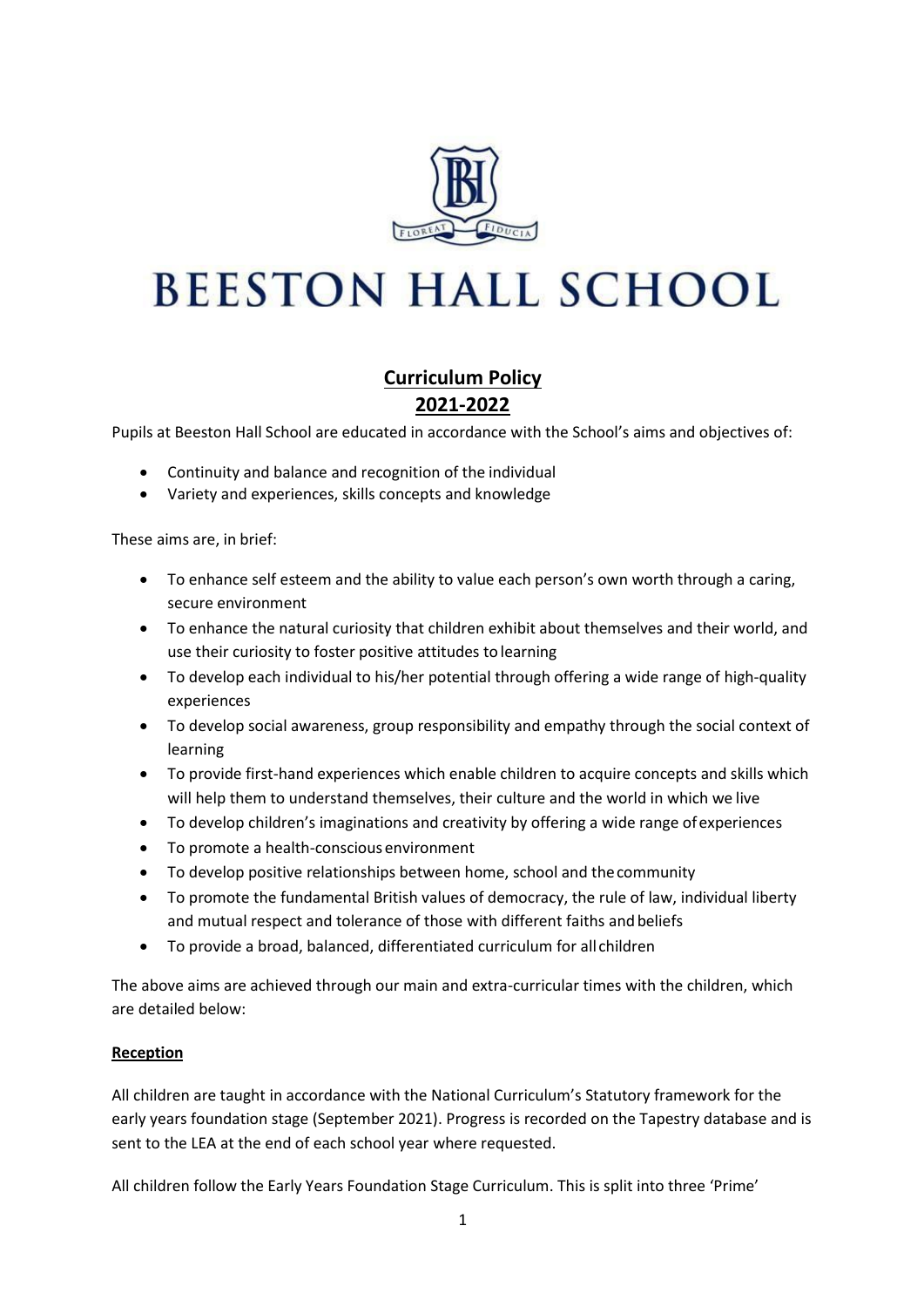(Personal, Social and Emotional Education - PSED, Physical Development - PD and Communication and Language - CL) and four 'Specific' areas (Mathematics – M, Literacy – L , Understanding the World – UW and Expressive Arts and Design – EAD) Children are taught in small groups for phonics, maths, literacy and topic inputs. They also access enhancement activities in the classroom which are designed to support and extend their learning through independent exploration. Teaching staff observe the children during these times to assess and plan their next steps. They may extend their thinking or challenge them by asking open ended questions or offering different resources. EYFS staff make observations of the children during adult directed and child-initiated learning time and upload these observations and assessments to Tapestry with photos, comments and next steps. At the end of the year all EYFS children are assessed against the 'Early Learning Goal Statements' for each area of learning. They are assessed as either 'Emerging' – working towards age-related expectations, 'Expected' – working at age-related expectations or 'Exceeding' – working above age related expectations. This assessment is shared with parents in a 1:1 meeting and passed on to the children's Year 1 teacher. At this stage we are choosing not to engage in the RBA until we can field views from other schools on its suitability. This is on the basis that it is not statutory at this stage

Year R has specialist teachers for Modern Foreign Languages, Forest Schools, Art, Music and Physical Education. These classes are monitored by the class teacher. The specialist teachers have designed a program of study to reflect the core principals of the EYFS to create a broad and enriching experience for our pupils.

#### **Years 1 and 2**

All children study Numeracy, Literacy and Phonics. These lessons take place during the morning part of the teaching day. Teaching Assistants are often available to help support the learning of the children, under the direction of the class teacher.

The class teacher is then responsible for the wider curriculum, plans of which are published in advance and are shown as links through the jigsaw board. Each half term involves a coordinated

topic which allows all children to access all the national curriculum strands for Years 1 and 2, but also allows for the more able to be stretched.

Children are taught by the class teacher for English, Maths, Science, the Humanities, Computing, Theatre Studies and PSHEE. Specialist staff take the children for lessons in Art, Music, Modern Foreign Languages, Forest Schools and Sport. All specialist teachers have written Schemes of Work which are accessible to all children of Year 1 and 2 ages.

Children undertake two sessions of PE or Sport a week; PE takes place joint with the children in Year R on a Tuesday. Three staff help the children with their general physical development and basic skills. Sport is played on a Monday. Any child that is talented at sport is encouraged to take part in the 'Junior Games' session with the specialist coaches. Year 2 children are not used for matches.

#### **Extra- Curricular activities including for EYFS children**

The Pre-Prep activities programme runs from 3.30-4.30pm. Children form Reception to Year 2 may stay for the activities which include;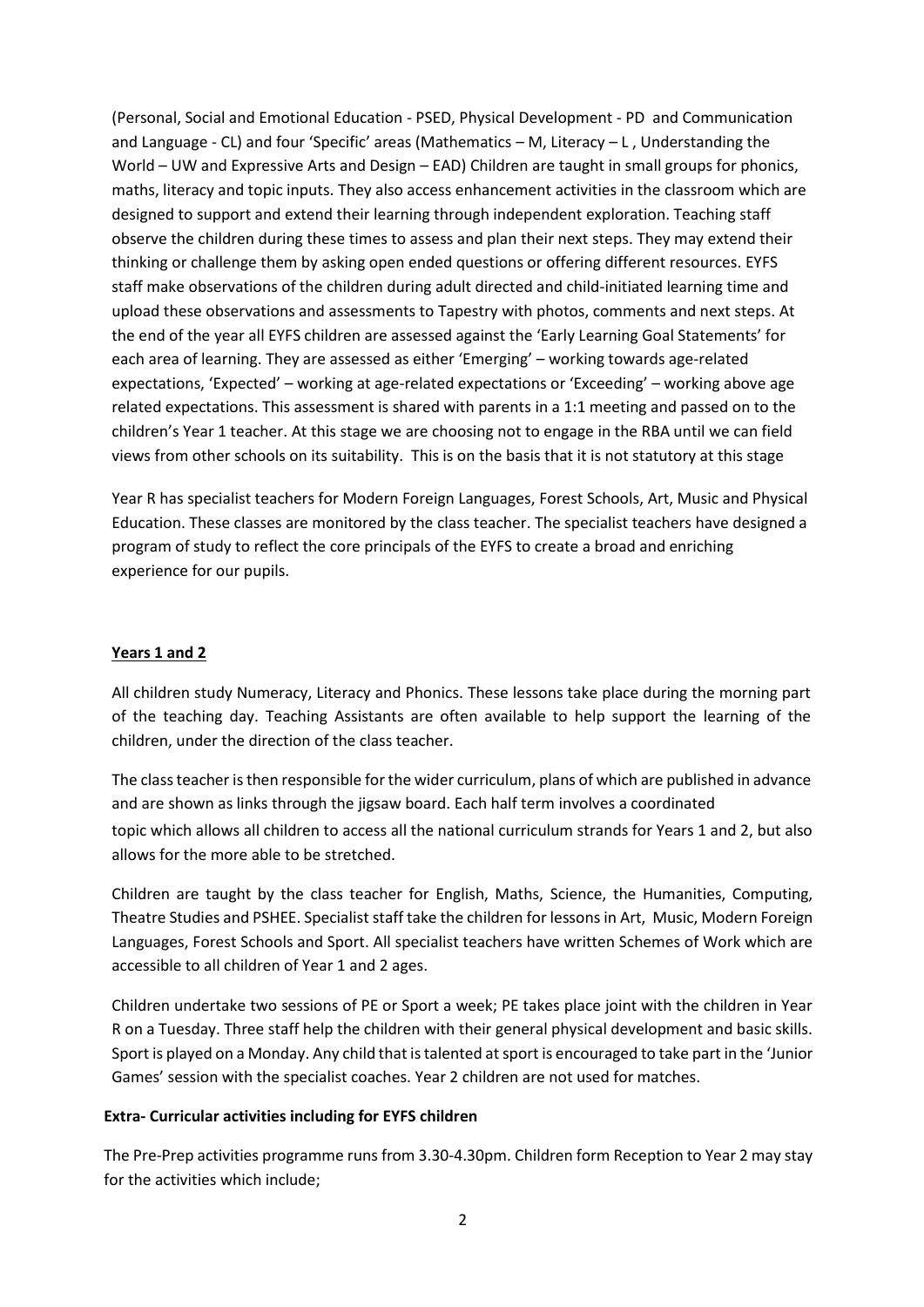Outdoor School, Musical Munchkins, Art, Cooking, Rounders, Drama, Lego Club, Construction club, Yoga.

All Pre-Prep children can also choose to have 1:1 music lessons (these take place during the school day), tennis coaching, swimming lessons (these are after school) and sign up for ballet which takes place over a lunchtime.

## **Pupil Performance**

At the end of the EYFS children are assessed against the Early Learning Goals (ELG). They are assessed as either 'Emerging' – working towards the ELG, 'Expected' – working at the ELG, or 'Exceeding' – working above the ELG

| Early Learning Goals                                                                                                                                                    | Assessment |
|-------------------------------------------------------------------------------------------------------------------------------------------------------------------------|------------|
| Listening and attention: Children listen attentively in a range of situations. They listen                                                                              |            |
| to stories, accurately anticipating key events and respond to what they hear with                                                                                       |            |
| relevant comments, questions or actions. They give their attention to what others say                                                                                   |            |
| and respond appropriately, while engaged in another activity.                                                                                                           |            |
| <b>Understanding:</b> Children follow instructions involving several ideas or actions.                                                                                  |            |
| They answer 'how' and 'why' questions about their experiences and in response to                                                                                        |            |
| stories or events.                                                                                                                                                      |            |
| Speaking: Children express themselves effectively, showing awareness of                                                                                                 |            |
| listeners' needs. They use past, present and future forms accurately when talking about                                                                                 |            |
| events that have happened or are to happen in the future. They develop their own                                                                                        |            |
| narratives and explanations by connecting ideas or events.                                                                                                              |            |
| Moving and handling: Children show good control and coordination in large and small                                                                                     |            |
| movements. They move confidently in a range of ways, safely negotiating space. They                                                                                     |            |
| handle equipment and tools effectively, including pencils for writing.                                                                                                  |            |
| Health and self-care: Children know the importance for good health of physical                                                                                          |            |
| exercise and a healthy diet, and talk about ways to keep healthy and safe. They                                                                                         |            |
| manage their own basic hygiene and personal needs successfully, including dressing                                                                                      |            |
| and going to the toilet independently.                                                                                                                                  |            |
| Self-confidence and self-awareness: Children are confident to try new activities, and                                                                                   |            |
| to say why they like some activities more than others. They are confident to speak in a                                                                                 |            |
| familiar group, will talk about their ideas, and will choose the resources they need for                                                                                |            |
| their chosen activities. They say when they do or don't need help.                                                                                                      |            |
| Managing feelings and behaviour: Children talk about how they and others show                                                                                           |            |
|                                                                                                                                                                         |            |
| feelings, talk about their own and others' behaviour, and its consequences, and know<br>that some behaviour is unacceptable. They work as part of a group or class, and |            |
| understand and follow rules. They adjust their behaviour to different situations, and take                                                                              |            |
| changes of routine in their stride.                                                                                                                                     |            |
| Making relationships: Children play cooperatively, taking turns with others. They take                                                                                  |            |
| account of one another's ideas about how to organise their activity. They show                                                                                          |            |
| sensitivity to others' needs and feelings, and form positive relationships with adults and                                                                              |            |
| other children.                                                                                                                                                         |            |
| Reading: Children read and understand simple sentences. They use phonic                                                                                                 |            |
| knowledge to decode regular words and read them aloud accurately. They also read                                                                                        |            |
| some common irregular words. They demonstrate an understanding when talking with                                                                                        |            |
| others about what they have read.                                                                                                                                       |            |
| Writing: Children use their phonic knowledge to write words in ways which match their                                                                                   |            |
| spoken sounds. They also write some irregular common words. They write simple                                                                                           |            |
| sentences which can be read by themselves and others. Some words are spelt                                                                                              |            |
| correctly and others are phonetically plausible.                                                                                                                        |            |
| <b>Numbers:</b> Children count reliably with numbers from 1 to 20, place them in order and                                                                              |            |
| say which number is one more or one less than a given number. Using quantities and                                                                                      |            |
| objects, they add and subtract two single-digit numbers and count on or back to find the                                                                                |            |
| answer. They solve problems, including doubling, halving and sharing.                                                                                                   |            |
| Shape, space and measures: Children use everyday language to talk about size,                                                                                           |            |
| weight, capacity, position, distance, time and money to compare quantities and objects                                                                                  |            |
| and to solve problems. They recognise, create and describe patterns. They explore                                                                                       |            |
| characteristics of everyday objects and shapes and use mathematical language to                                                                                         |            |
| describe them.                                                                                                                                                          |            |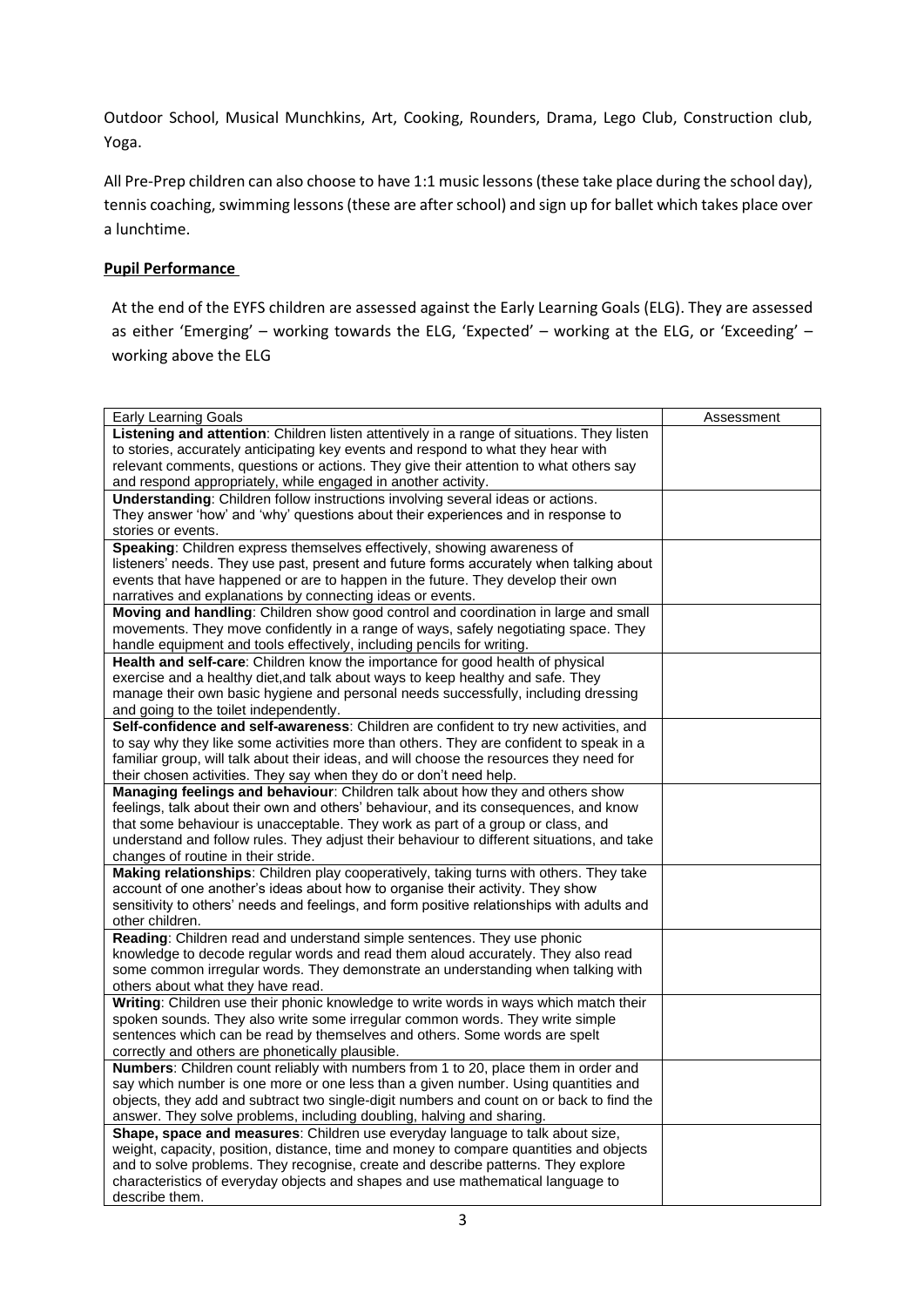| <b>People and communities:</b> Children talk about past and present events in their own<br>lives and in the lives of family members. They know that other children don't always<br>enjoy the same things, and are sensitive to this. They know about similarities and<br>differences between themselves and others, and among families, communities and<br>traditions.   |  |
|--------------------------------------------------------------------------------------------------------------------------------------------------------------------------------------------------------------------------------------------------------------------------------------------------------------------------------------------------------------------------|--|
| <b>The world:</b> Children know about similarities and differences in relation to places,<br>objects, materials and living things. They talk about the features of their own immediate<br>environment and how environments might vary from one to another. They make<br>observations of animals and plants and explain why some things occur, and talk about<br>changes. |  |
| <b>Technology:</b> Children recognise that a range of technology is used in places such as<br>homes and schools. They select and use technology for particular purposes.                                                                                                                                                                                                 |  |
| <b>Exploring and using media and materials: Children sing songs, make music</b><br>and dance, and experiment with ways of changing them. They safely use and                                                                                                                                                                                                             |  |
| explore a variety of materials, tools and techniques, experimenting with colour,<br>design, texture, form and function.                                                                                                                                                                                                                                                  |  |
| Being imaginative: Children use what they have learnt about media and<br>materials in original ways, thinking about uses and purposes. They represent their own<br>ideas, thoughts and feelings through design and technology, art, music, dance, role<br>play and stories.                                                                                              |  |

Teachers use their observations, assessments, discussion with parents and knowledge of the child to make a 'best fit' assessment of each child against these statements. This is shared with parents, the Year 1 teacher and SLT.

Throughout the Year teachers will use White Rose (Maths) and PiRA (English) assessments in Reception, Year 1 and Year 2. In reception these tests are completed in the Summer Term. For Year 1 and 2 there is a termly assessment. Each assessment provides teachers with a maths age and reading age. These are monitored and tracked closely during Pre-Prep meetings. Results are discussed with Heads of Departments, SLT and the SENDCo to ensure that children are making expected progress with their maths and English. These assessments allow us to highlight areas where children may need additional support and also identify those who may be Able, Gifted and Talented.

Alongside this, teachers will track each child's progression through White Rose maths assessments at the end of units, track reading and spelling of Common Exception Words, conduct weekly spelling test (Y1 and 2) and track progress through the book bands.

In Year 1 and 2, teachers will assess each child against National Curriculum assessment statements every half term and record this on Tapestry. For every area that has been covered teachers will use the following statements to record progress:

**Developing** – has started to show some understanding, usually supported by an adult

**Consolidating** – demonstrating this skill sometimes independently and sometimes with adult support

**Secure** – has demonstrated this skill independently on at least 3 occasions

**Mastery** – has demonstrated this skill in a cross-curricular way and can apply it to new learning. Can teach this skill to peers

#### **Years 3 and 4**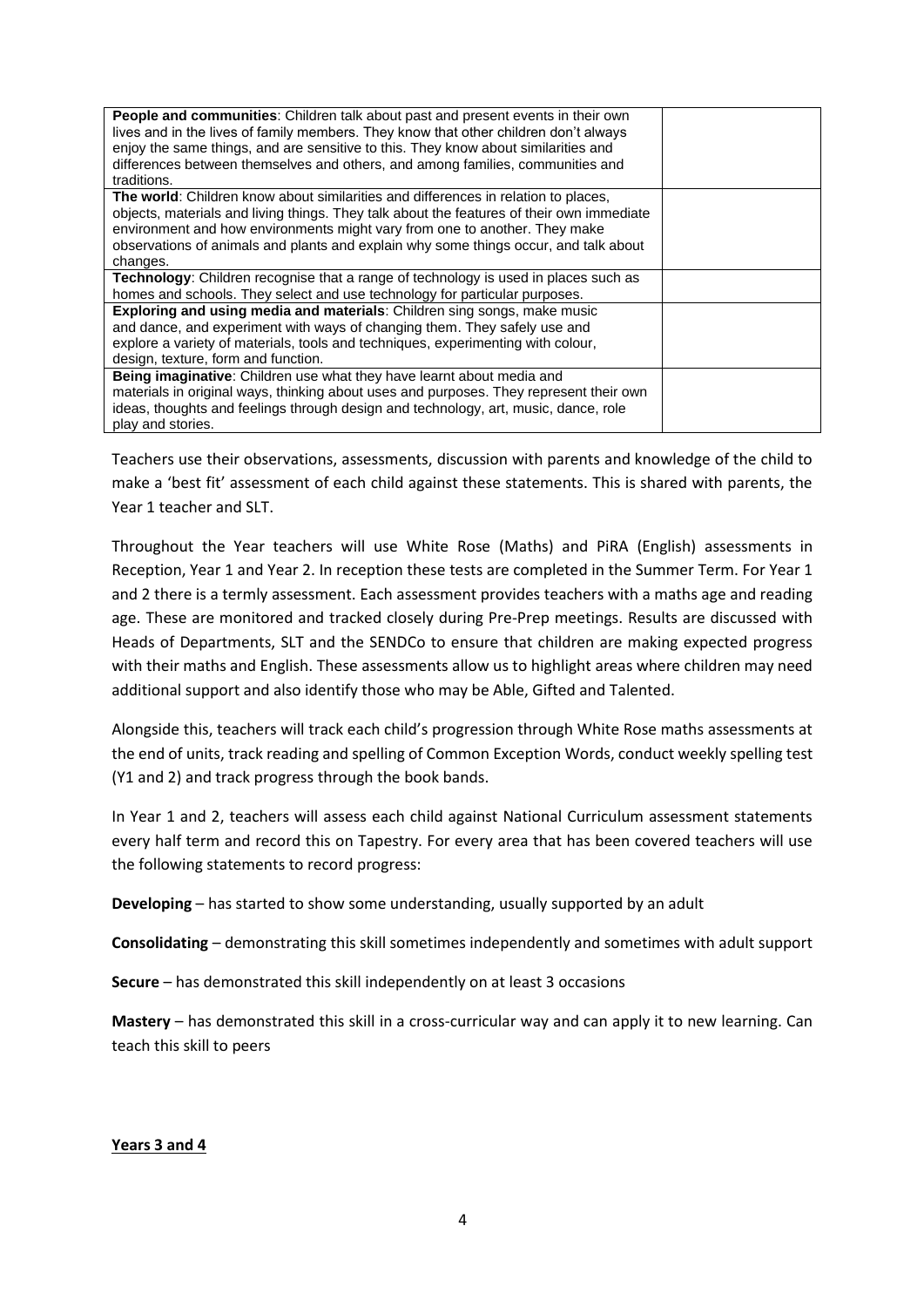All children study an English and Maths programme, based on the coverage of National Curriculum objectives. In Maths, lessons are taught following the White Rose scheme and assessed termly using the assessments provided by the scheme. The time of English and Maths lessons is protected to ensure continuity for the children. These lessons take place for the first 3 lessons of everyday. During this time Teaching Assistants may be available to work with the class teacher, where necessary to ensure each child is able to access the curriculum Learning Objectives. In year 3, reading is assessed on an ongoing basis through guided reading sessions and 1:1 reading with an adult, with termly written reading assessments also taking place. History, TPR and PSHE (including SRE) are taught by class teachers, with cross curricular links being made as much as possible. Schemes of work are drawn from the National Curriculum and adapted to suit the needs and interests of the students.

The classes are mixed ability, form-based teaching with specialist teachers leading lessons in Science (Year 4 only), French, RS, Art, Music, Theatre Studies, Design Technology and Physical Education for which there are also clear programmes of study and schemes of work.

The children have games lessons each day except Wednesdays (Year 4 only on a Saturday). They take part in all the main School sports: Hockey, Netball, Rugby, Cricket, Tennis, Athletics and Swimming depending on the term. Matches are held on a Friday afternoon.

#### **Year 5 to Year 8**

Children are taught in ability sets for the Core subjects of English, Maths, French, Science (except Year 5). All other subjects are taught in groups according to their form or normally driven by science sets.

All subjects follow a programme of study that is aligned with meeting the expectation of the National Curriculum as minimum, but is adapted to also meet the requirements of the ISEB syllabus for CE. In the case of the Core subjects, the programme of study links to the Independent Schools Examination Board (ISEB) 11+ and 13+ syllabi. In Year 8 some children are working towards their future school's scholarship examinations. These can be quite varied in content and are catered for by differentiation within the class room by the class teacher.

All children, again, follow the games routine five days a week.

#### **Areas of Experience:**

Through departmental schemes of work it can be shown that the children at Beeston Hall School experience a range of learning activities which cover the areas of:

- Linguistic
- Mathematical
- Scientific
- Technological
- Human and Social
- Physical
- Aesthetic and creative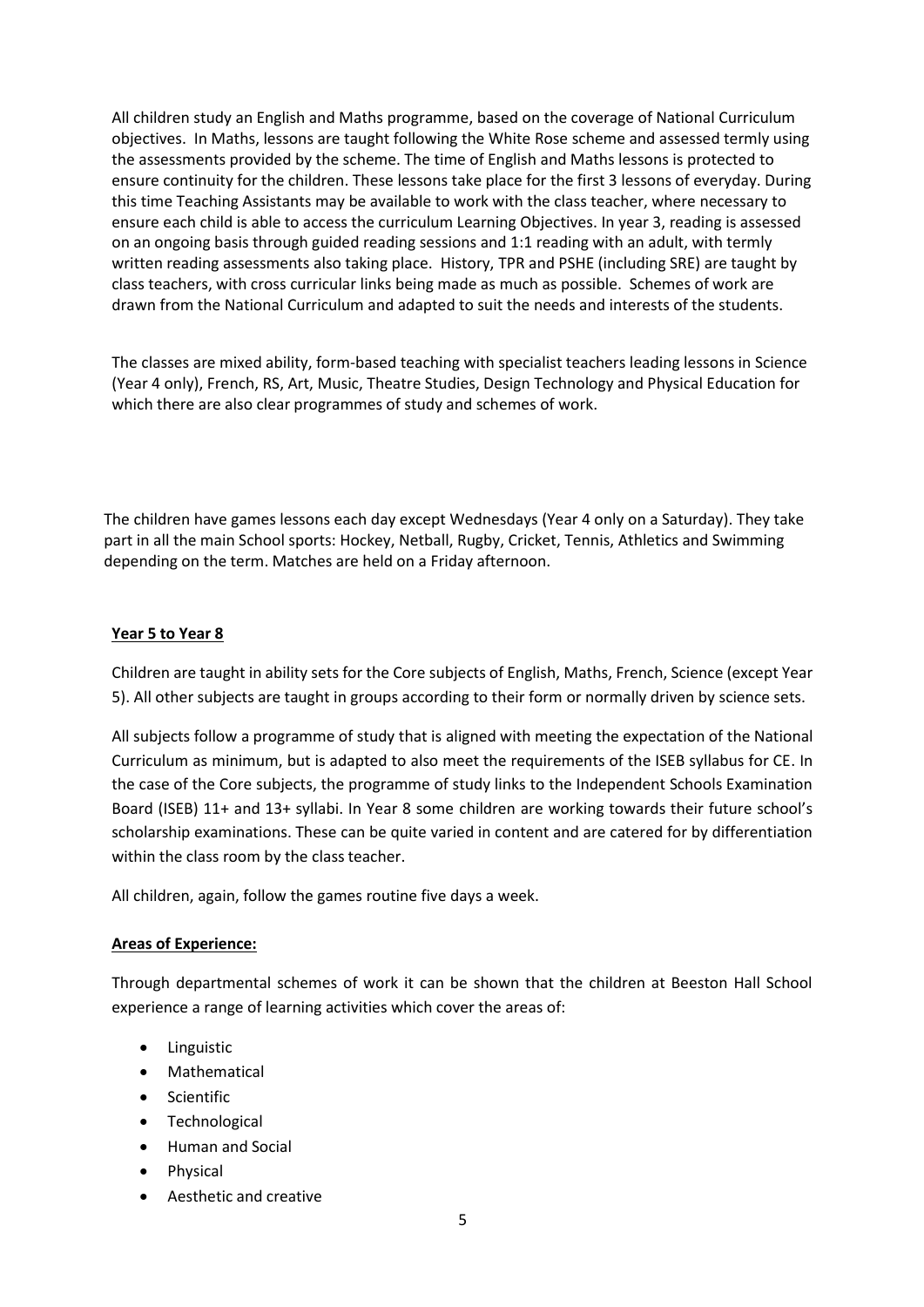education which allows each child to achieve the aims of the School.

## **PSHEE**

PSHEE is delivered to all children in the school. In 3 and 4, children will have a designated lesson once per week and Years 5 to 8 have one per fortnight. RSE is taught partly in these sessions with some components taught by mentors on Monday evening 4pm to 4.30pm. The sessions follow an updated scheme of work for 2019/2020 and is accompanied with a pupil passport booklet, where their progress can be tracked. The passport is in a phased implementation process. The principles of our PSHEE and RSE schemes of work are written to ensure that they do not undermine the principles of fundamental British values.

## **British Values; SMSC**

The school promotes the Fundamental British Values of democracy, the rule of law, individual liberty and mutual respect and tolerance of those with different faiths and beliefs across the curriculum in order to develop the following amongst pupils:

- an understanding of how citizens can influence decision-making through the democratic process;
- an appreciation that living under the rule of law protects individual citizens and is essential for their wellbeing and safety;
- an understanding that there is a separation of power between the executive and the judiciary, and that while some public bodies such as the police and the army can be held to account through Parliament, others such as the courts maintain independence;
- an understanding that the freedom to choose and hold other faiths and beliefs is protected in law;
- an acceptance that other people having different faiths or beliefs to oneself (or having none) should be accepted and tolerated, and should not be the cause of prejudicial or discriminatory behaviour; and
- an understanding of the importance of identifying and combatting discrimination

SMSC is developed across the curriculum by embedding it in various subjects and learning activities. Through the development of SMSC (as per separate SMSC Policy) we aim to:

- enable students to develop their self-knowledge, self-esteem and self-confidence;
- enable students to distinguish right from wrong and to respect the civil and criminal law of England;
- encourage students to accept responsibility for their behaviour, show initiative, and to understand how they can contribute positively to the lives of those living and working in the locality of the school and to society more widely;
- enable students to acquire a broad general knowledge of and respect for public institutions and services in England;
- further tolerance and harmony between different cultural traditions by enabling students to acquire an appreciation of and respect for their own and other cultures;
- encourage respect for other people; and
- encourage respect for democracy and support for participation in the democratic processes, including respect for the basis on which the law is made and applied in England.

## **RSE**

The school has previously sought the advice of Alexandra Fryer (IT happens) as an expert consultant with the delivery of the updated RSE curriculum. Parents have had information days and staff have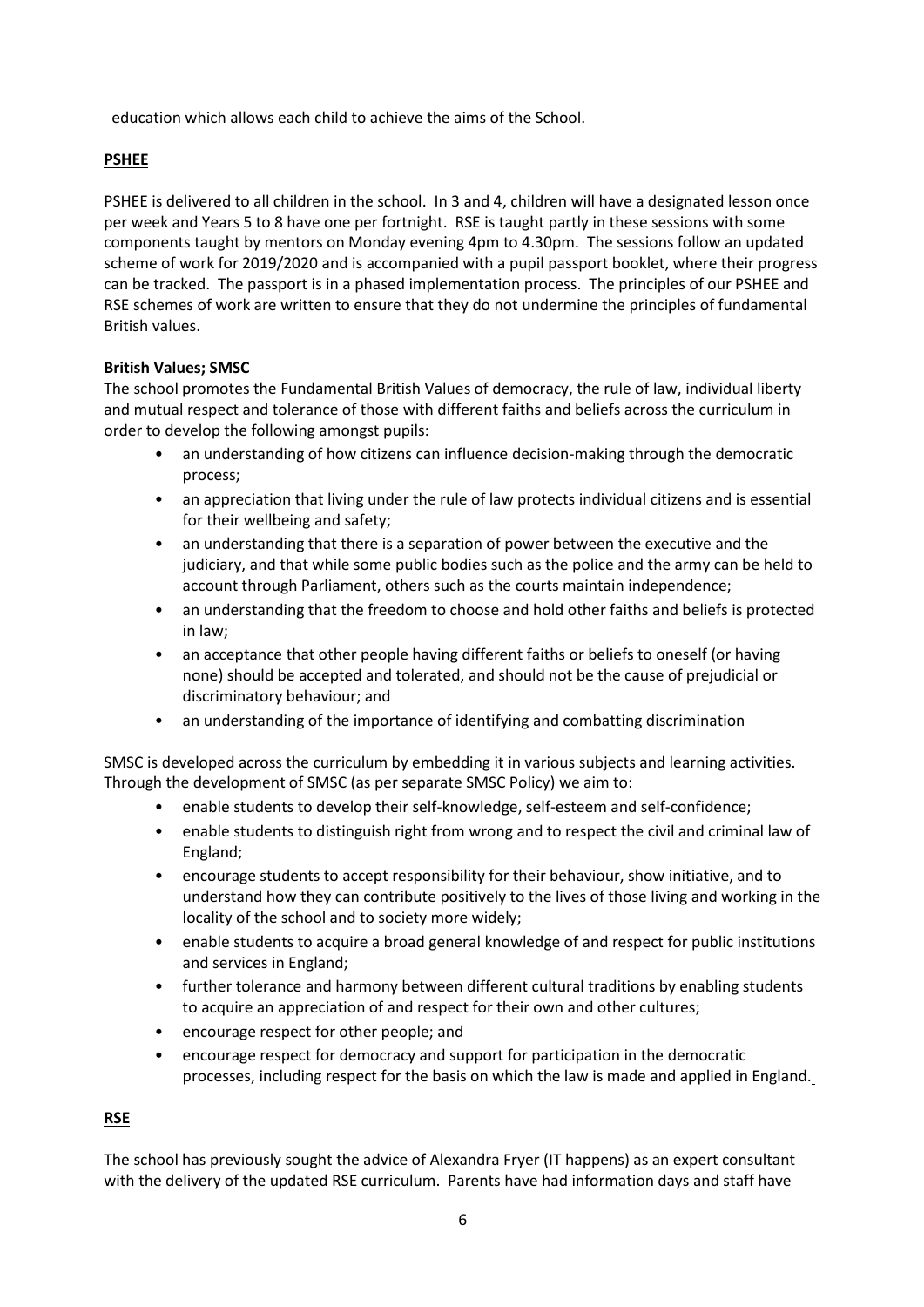been given advice about the sex and relationships aspects of the curriculum. RSE is delivered in a 30 minute Tutor/Mentor slot once a week over the course of the academic year. Where topics being delivered (puberty for example) are more delicate in nature parents are given advance warning of this and the information is available to share with parents on request. Mr Carlos Reynell has recently been appointed as the Head of PSHEE and RSE with Madame Morgan being the lead teacher for this subject across all year groups to encourage consistency of teaching and content delivery.

## **Careers**

Careers provision is set out in our Careers policy.

The school provides the opportunity for all students to gain insight into a wide variety of careers through our expansive list of educational visits and visiting lectures, detailed in the school diary. Years 3 to 8 also benefit from a Leaver's Lecture which is delivered weekly by a member of our Year 8 on an aspect of work or endeavour. These inspirational speeches often communicate the Year 8 pupils desire to pursue a specific career path in the future. Children are also given the opportunity to experience the wide variety of industries that surround us in North Norfolk e.g. Coastal exploration, or the pursuit of environmentally friendly energy. The school also engages fully in the process of elections and through our democratically elected school council, food council and green team members. We make great use of the expertise in our parents to bring careers and opportunities to life. The most recent lecture (May 2021 – sustainable farming).

# **Literacy and Numeracy**

These areas are put at the forefront of our curriculum with a clear dominance in our curriculum planning given over to English and Maths. The school has an on-staff librarian and she engage with all of our children, promoting reading and developing the profile of literature and research-based learning. Emphasis is put into the importance of World Book Day, by running a Book Week where we regularly call upon published, authors or poets to run workshops and inspire children's learning. The school uses reading tracking programmes to ensure children make good progress with their literacy. Spelling is checked through Spellodrome and through our literacy marking element of our marking policy.

All children form Year 4 upwards are issued with a BOFA account and in Reasoning sessions, focus is given over to problem solving verbal reasoning, maths skills and comprehension. Numeracy is also very prevalent around school, with weekly maths problems as a competition and house-based events including the Pi Challenge held in the Summer.

Heads of English and Maths are expected to track rigorously the progress of children in Literacy and Numeracy and we adopt a policy with thin the school that it needs to be in our schemes of work, which is an area for development for 2021/22.

## **Speaking and Listening**

As part of the school's mantra of letting confidence flourish it is essential that children are able to communicate effectively. As part of our teaching, it is encouraged that children are given the opportunity work collaboratively. For example, in Reasoning lessons children might be asked to do a collective memory activities, which require members to discuss a strategy and communicate each of their findings. In PSHEE, children will need to debate emotive and contentious issues and the teacher should model the responsibility of respecting another individual's views.

The children attend two assemblies and a church service each week and in these sessions, children will be expected to listen to the message and will be asked to contribute with questions or they maybe asked questions by the speaker. As part of the church service senior children are expected to read a passage or lead the group in prayer.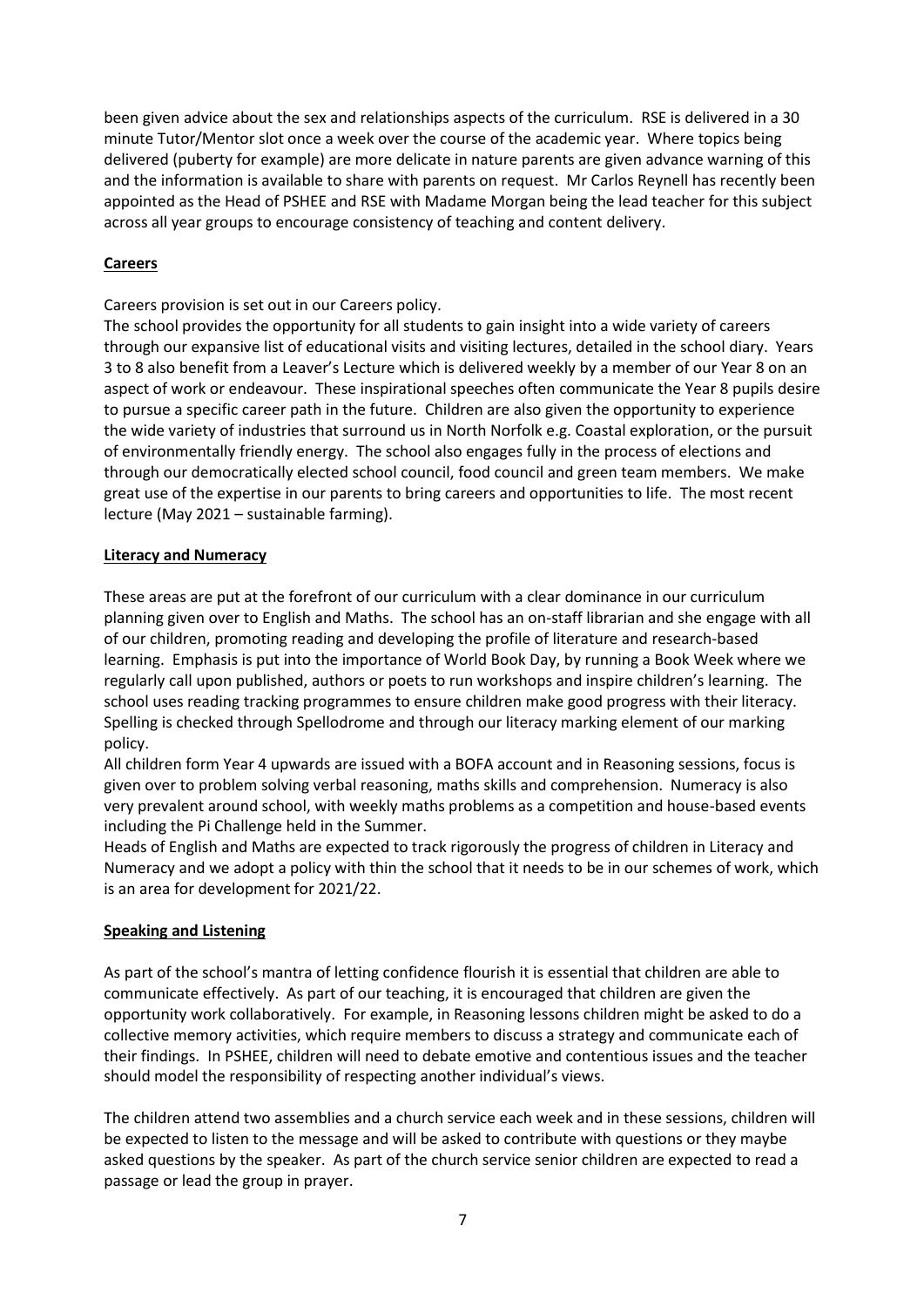As part of the Year 8 curriculum all children are expected to present a Leaver's Lecture during the year, which is observed by Year 5 to 8 children. The expectation on the presenter is to be informative and engaging to the audience. Members of the audience are expected to be attentive and they are enthusiastic to ask questions and the audience are rewarded if they can recall key facts from the presentation.

The school produces some fantastic drama and music performances which will involve all the school at some point or another.

As part of the French curriculum the children are practiced in speaking and listening in a second language. Also children are encouraged to communicate with our EAL students and help them develop their spoken language.

#### **Forest School**

Forest School (FS) at Beeston Hall has been running officially since September 2020. The Head of FS, Adam Davies, has completed the FS Leader qualification, which is a level 3 qualification offered by Open College Network West Midlands and provided by Surrey Wildlife Trust.

Children attending FS are currently from Reception to Year 5 of a session length of between 90 minutes to 2 hours.

FS does not follow a curriculum but has guiding principles which are followed by FS practitioners nationally. These are:

- FS is a long-term process of regular sessions, rather than a one-off or infrequent visits; the cycle of planning, observation, adaptation and review links each session.
- FS takes place in a woodland or natural environment to support the development of a relationship between the learner and the natural world.
- FS uses a range of learner-centred processes to create a community for being, development and learning.
- FS aims to promote the holistic development of all those involved, fostering resilient, confident, independent and creative learners.
- FS offers learners the opportunity to take supported risks appropriate to the environment and to themselves.
- FS is run by qualified Forest School practitioners who continuously maintain and develop their professional practice

Please see **Appendix A** for a breakdown of the lesson allocation within the week.

#### **Computing**

The skills and concepts learned in Computing are essential for the world of work for now and the future. New software, use of hardware across multiple functions and the perpetual and rapid development makes it essential that our curriculum reflects the world we live in, where Information Technology is part of everyday life.

As such an important subject, for some years we have felt that a single Computing lesson didn't provide the prevalence in the curriculum that we wanted. Computing skills need to be seen as something that are embedded in all aspects of learning. Not all the time but recognised as a facilitator to challenge children and extend learning into different dimensions. As such in 2021-22 we are trialling integrating the computing skills and learning objectives across the wider curriculum.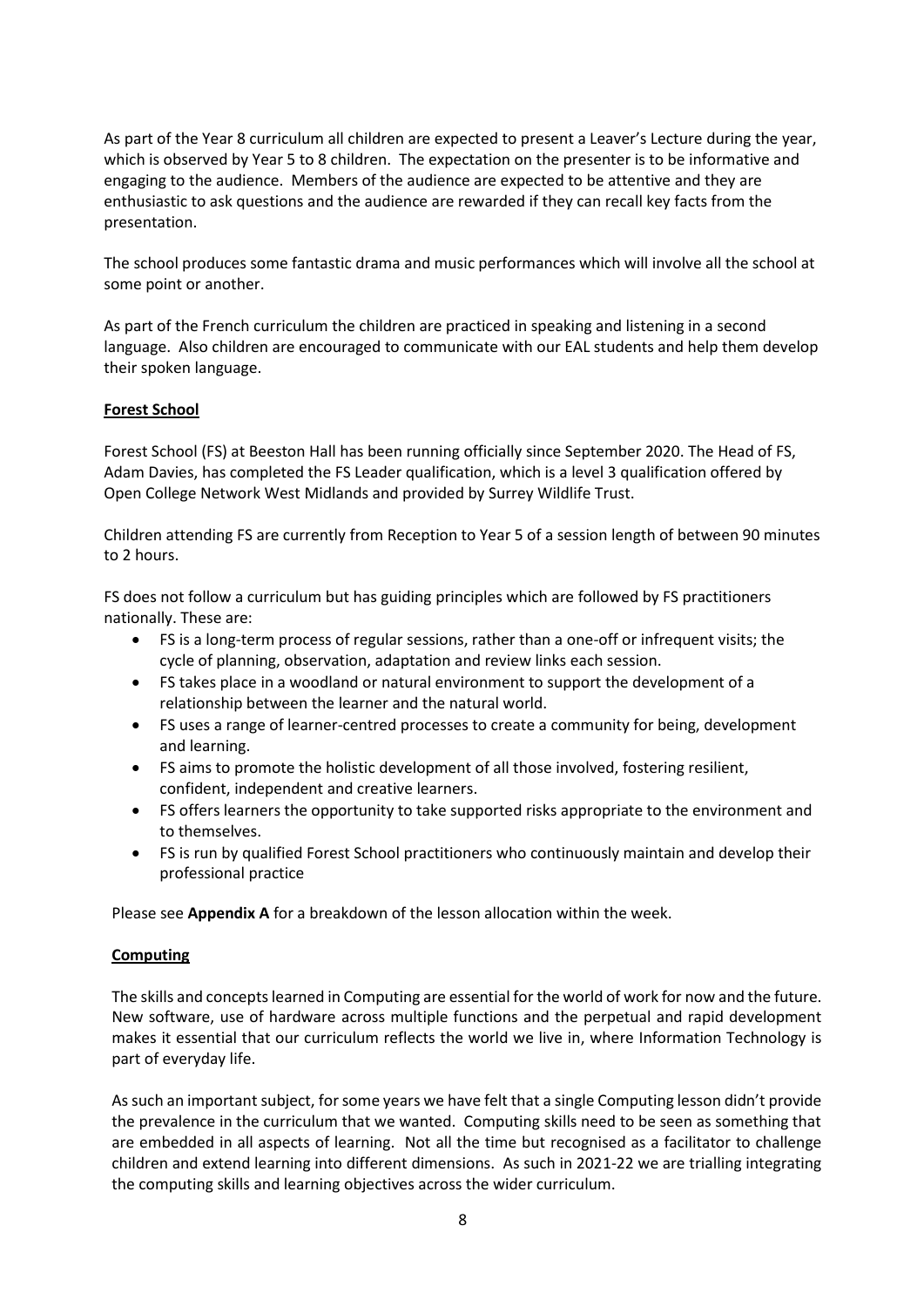Mr Davies who remains our Head of Computing, upskilled our maths teachers in September on the use of coding languages e.g. scratch. He demonstrated how the use of scratch within maths would complement the problem solving and algorithmic objectives of our Maths curriculum and the National Curriuclum for Computing. The coding element of computing will therefore be taught through the maths curriculum as a subject which is closely aligned with demands of code writing, logical thinking and debugging.

As a school we use Google alternatives to Office software, but throughout the curriculum children will be given targeted lessons which utilise spreadsheets, word processing, databases, web design, online surveying, internet researching and much more. An example is that in PSHEE, Madame Morgan will be able to talk about domestic financial planning and help the children use a spreadsheet to make a household budget planner. In Geography, Mr King will be able to make use of graphing functions and word processing in Docs to write up Geography field work assignments. In History and English, children will be encouraged to research key topics and produce presentations and essays through Slides and Docs.

One of the most crucial elements of the computing curriculum is to ensure that our children are kept safe when using IT and when they are online. It is essential that children understand the dangers of being online and we refer to the 4Cs, taken from the 2021 Keeping Children Safe in Education, which is the underpinning document of our safeguarding framework provided by the DfE. The 4Cs stand for content, conduct, contact and commerce. The children will repeatedly be reminded about the 4Cs, how to use the internet appropriately, how to report concerns to an adult, setting suitable security credentials and allow them to understand the supporting and monitoring functions that we have in the school to keep them safe e.g. Impero.

#### **Extra-Curricular Activities**

For the Lower School (Years 3  $\rightarrow$  5) there is an Activities Programme which runs from 1645 $\rightarrow$ 1745 on all weekdays except Wednesdays. Activities change term on term but a list of clubs can be found in **Appendix B**.

Years  $6\rightarrow 8$  have a 60 minute supervised prep session during this time. After supper there is a second Activities session open to all pupils. The types of clubs on offer can be found in **Appendix C**.

Children's skills in both the Academic and Extra-curricular courses are evaluated in many ways; through oral, aural, reading, writing ability in differentiated tasks. There are various opportunities for the children to demonstrate their creativity, logical and independent thinking either as assessed pieces of work within the classroom or as independent study pieces for extra- curricular competitions and clubs.

Children are encouraged to participate in all sports and all play in teams throughout their time at Beeston. Success is rewarded with team promotion at selection, positions of responsibility and Sports Colours. Children identified as having particular talents are able to continue their development through special arrangements with the Headmaster – for example visiting Norwich FC football academy.

## **Beeston Successes**

Beeston has a good reputation for children attempting scholarships with approximately one third to one half of each Year 8 cohort being entered for a scholarship. We are particularly successful at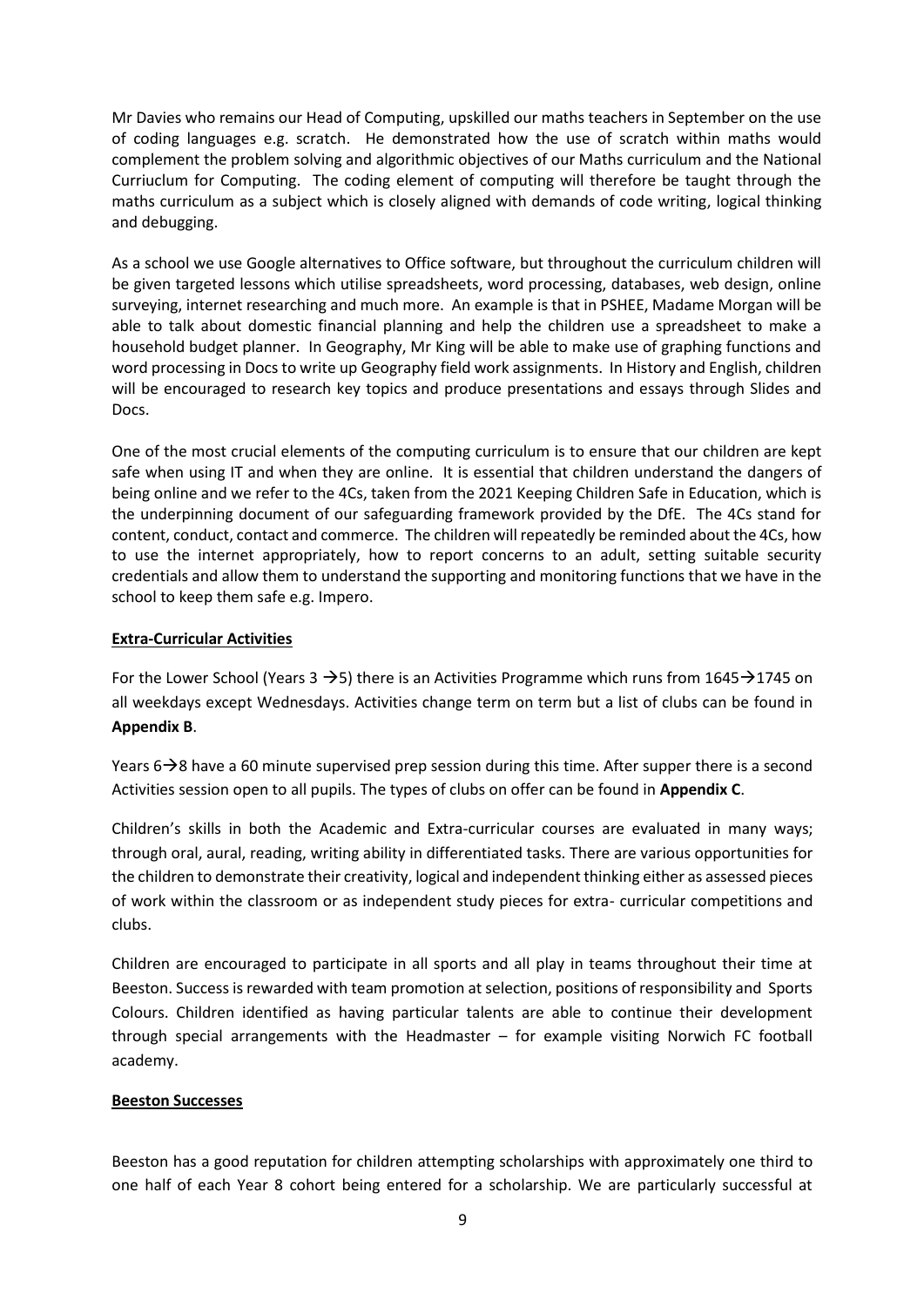Sporting and All-Rounder awards. Common Entrance examination results have also remained high with children passing easily into top Independent Senior Schools. In 2021 children earned scholarship awards in Music, Drama, Sports and All rounders with children going to a range of schools including Eton, Oundle and Rugby.

## Music and Dance:

Many children learn musical instruments and show case their skills in our twice termly, informal concerts and end of term productions. Children sit ABRSM examinations in instrument, music theory and voice as well as Trinity Exams for Percussion. Again we have been very successful with results with many children achieving Merits and Distinctions. Children have also performed to local residents, to care home residents, at The Royal Norfolk Show and other local events. Some children have been entered for external competitions such as the Rotary Young Musician. Children are encouraged to perform within one of the many music groups to help them appreciate working with others and the skills required to work as part of a team. The groups are various (see **Appendix D**) and suitable for children from Beginner to more experienced.

# **Other Sporting Success**

For a small school we continue enjoying success across an array of sports. We regularly compete in regional tournaments and play matches against other local schools on a weekly basis.

In the past few years we have had great success with our hockey teams competing at regional and national levels. Our Athletics teams have reached the National Finals for the last four years (when they have been held) and we continue performing well at Show Jumping. Recently we also celebrated our U13 Sailing team being crowned National Champions at their IAPS event in Weymouth and our Skiing team enjoyed success at their first IAPS in Tonale, Italy. In Summer 2021 our U11 Boys were crowned Norfolk and East Region Cricket champions and performed well at the National Finals. We also have/had 6 boys representing Norfolk at Cricket and 3 girls over the Summer 2020 and 2021.

Our Swimming is also strong with several swimmers achieving Norfolk and Regional qualifying times in various strokes and 3 of our pupils recently (May 2021) swam the distance of the English Channel (22 miles) to raise money for our school charity.

## **Able and Gifted**

- Selective Sports teams
- Sports tournaments in all major and some minorsports
- Sports Tours both abroad and around the UK
- Specialist coaches
- Visiting coaches for master classes
- Permission to attend external club training
- Leadership opportunities

• A wide range of 'minor' sports, including: Fencing, MMA (pre-prep), Ballet, Horse Riding, Contemporary Dance, Skiing.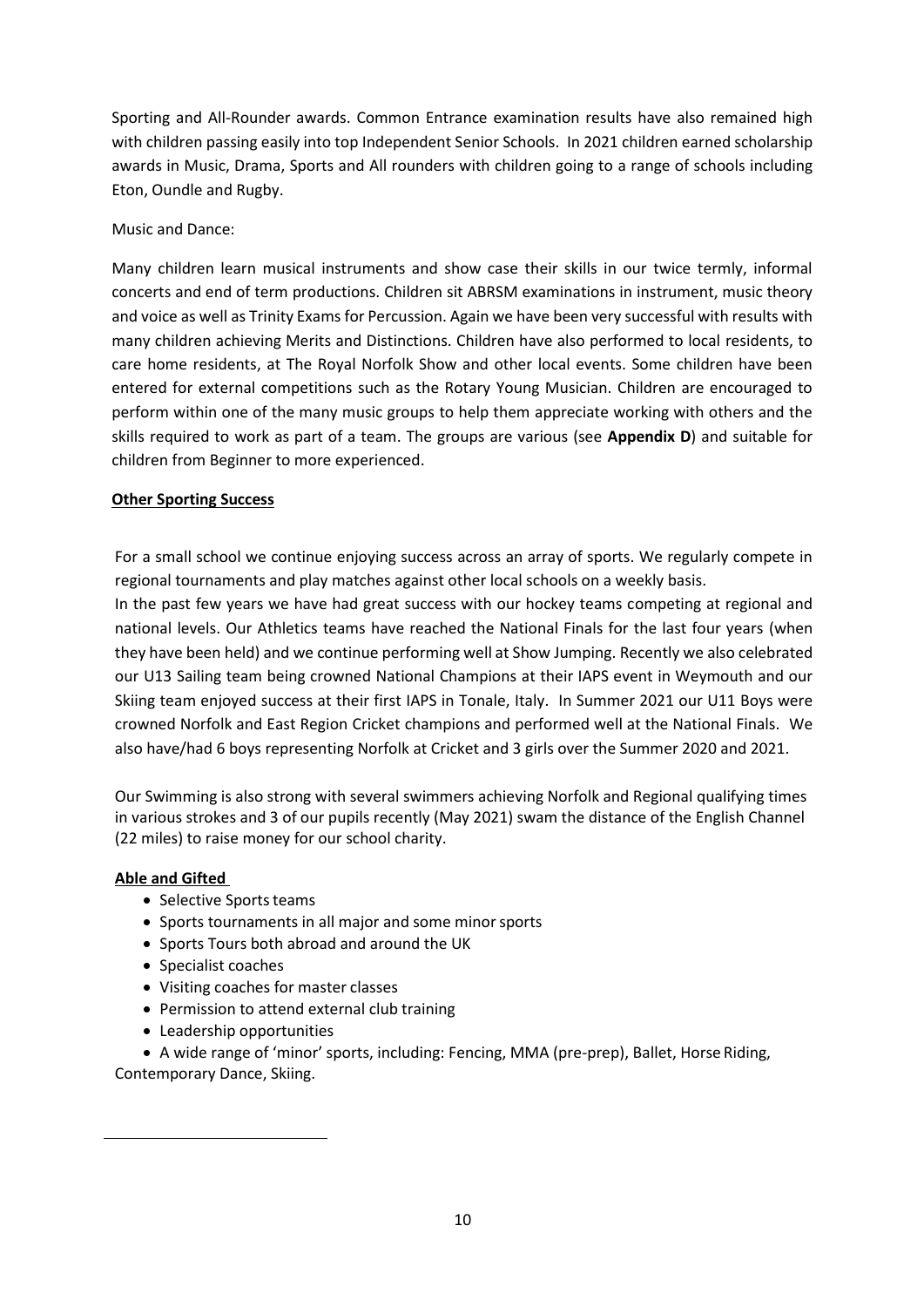## **Academic Attainment**

Pupils' attainment cannot be measured in relation to average performance against national tests but, we believe it is excellent in relation to national age-related expectations. The pupils follow a rigorous, demanding and wide curriculum and, on leaving school, the majority proceed to top public schools, with one or two attending local High Schools.

## **Pupil progress**

Throughout their time at Beeston the pupils are monitored closely to ensure progress is being made in all areas of school life. This is done in the following ways:

## **Teacher Assessment of Attainment and Effort**

It is expected that teachers mark, record and feedback on pupils' work at regular intervals. All teachers follow the school's Marking Policy to ensure standardisation of grades for pupils. Children's work is evaluated in all areas of the curriculum, both by pupils and by staff, identifying next steps to help the students further improve in their subjects.

# **Pastoral & Welfare Committee**

Our pastoral programme is expansive and ensures children feel safe in school and able to access their learning. Pastoral concerns are raised daily with Mr Hammond and any updates are emailed each morning to colleagues, so this can be taken into account during lessons. Weekly meetings take place to develop support plans that enable children, struggling with significant concerns, to access their learning.

## **Assessment Grades**

At the end of each half term pupils are given 'Assessment grades'. These give a snapshot of the pupil's effort and attainment over the previous weeks' teaching.

For the grades at Half term the non-examined subjects give just an effort grade. See **Appendix E** for the grade descriptors. A meeting is held to discuss any children who are falling below expectations and for whom some form of intervention may be necessary. Likewise, those who have performed well are highlighted and rewarded by the Head Master (HM). These grades are passed to parents with a written comment from the Form Teacher.

Effort Grades only, are awarded to pupils in years R to 3.

## **Regulars Academic Tests and Examinations**

Many of the core subjects conduct regular tests as a guide to progress through the curriculum. Other subjects may also conduct tests or assessed pieces of work/tasks for the same reason and these are detailed within the schemes of work for each subject. Full examinations take place from Year 5 on a cycle as shown below:

| Year group | Michaelmas | Lent                  | Summer          |
|------------|------------|-----------------------|-----------------|
|            | Yes        | Yes (13+ Scholarship) | $13 + CE$       |
|            |            | Yes                   | Yes             |
|            |            |                       | Yes             |
|            |            |                       | Yes (core only) |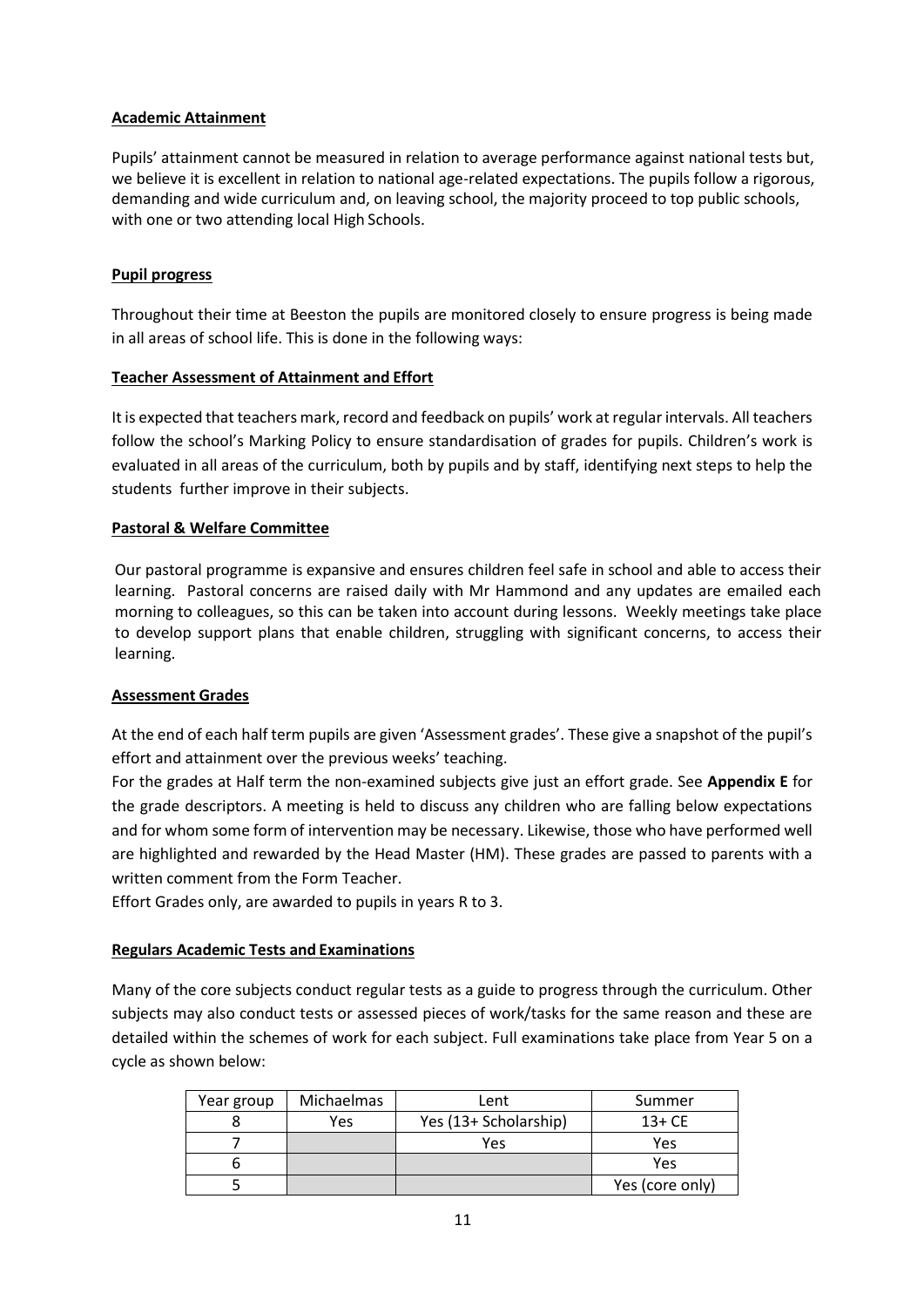For years 5 to 7 examinations consist of main papers in all subjects sat and lower tier or extension papers where appropriate.

A meeting is held to analyse results after each exam cycle and intervention is considered for some pupils, as well as any set changes.

Exam results are sent home to parents.

# **Yearly Baseline Data**

Pupils sit CAT 4 tests during the Michaelmas term in Years 4, 6 and 8. New pupils are baselined also with PTEs and PTMs as soon as practicable on their commencement at Beeston. This data gives a standardised baseline for all pupils. The data is analysed by the Director of Studies (DoS) and a meeting is held between the Heads of English, Maths and SENDCo to discuss any implications from the data. The analysis and recommendations from this meeting is then given to all Heads of Departments for dissemination to all other teaching staff members. The data is stored on the school new MIS to help teachers to use this information to inform their lesson planning.

It is hoped that using the above routes the School is able to use its differentiated approach to learning to keep each child on track, extend those of high ability, support those who are weaker and to act quickly to support those whose attainment falls, with intervention when it is required.

## **Use of tracking databases:**

In Years R to 2 the school monitors pupil progress using the Tapestry programme. The school intends to develop this to be used in Year 3 and 4 for 2020/2021

In years 5 and 6 the subject leads have designed its own tracking systems to show progress throughout the year and also from year to year. These systems have been developed to move away from paper based tracking to online.

## **Quality of Teaching**

Beeston recognises that the part of teaching plays a major role in the progress and learning of the pupils. To ensure that all teaching is of the highest standard we have a rigorous appraisal system which is aimed at making subject staff reflect on their own teaching and help them look for ways to continue to improve within the classroom.

As well as regular work, marking and book scrutinies, each member of staff is observed in the class room twice a year by their appraiser. The focus of the lesson observation is based on the Teacher's Standards and the standards are chosen by the appraiser and appraisee based on previous appraisal cycles and the teacher's appraisal targets for the year. For 2019/2020 a new pay progression procedure was put in place to work alongside the appraisal programme. Targets on pedagogy are derived from the appraisal meetings or from previous observations

Feedback is given swiftly and recommendations are given by the observer of the lesson and these can be reviewed under the next appraisal cycle.

Peer lesson observations are also encouraged as a way of sharing good practice amongst colleagues. Staff are also able to follow a learning walk or pupil tracking exercise if this has a clear focus related to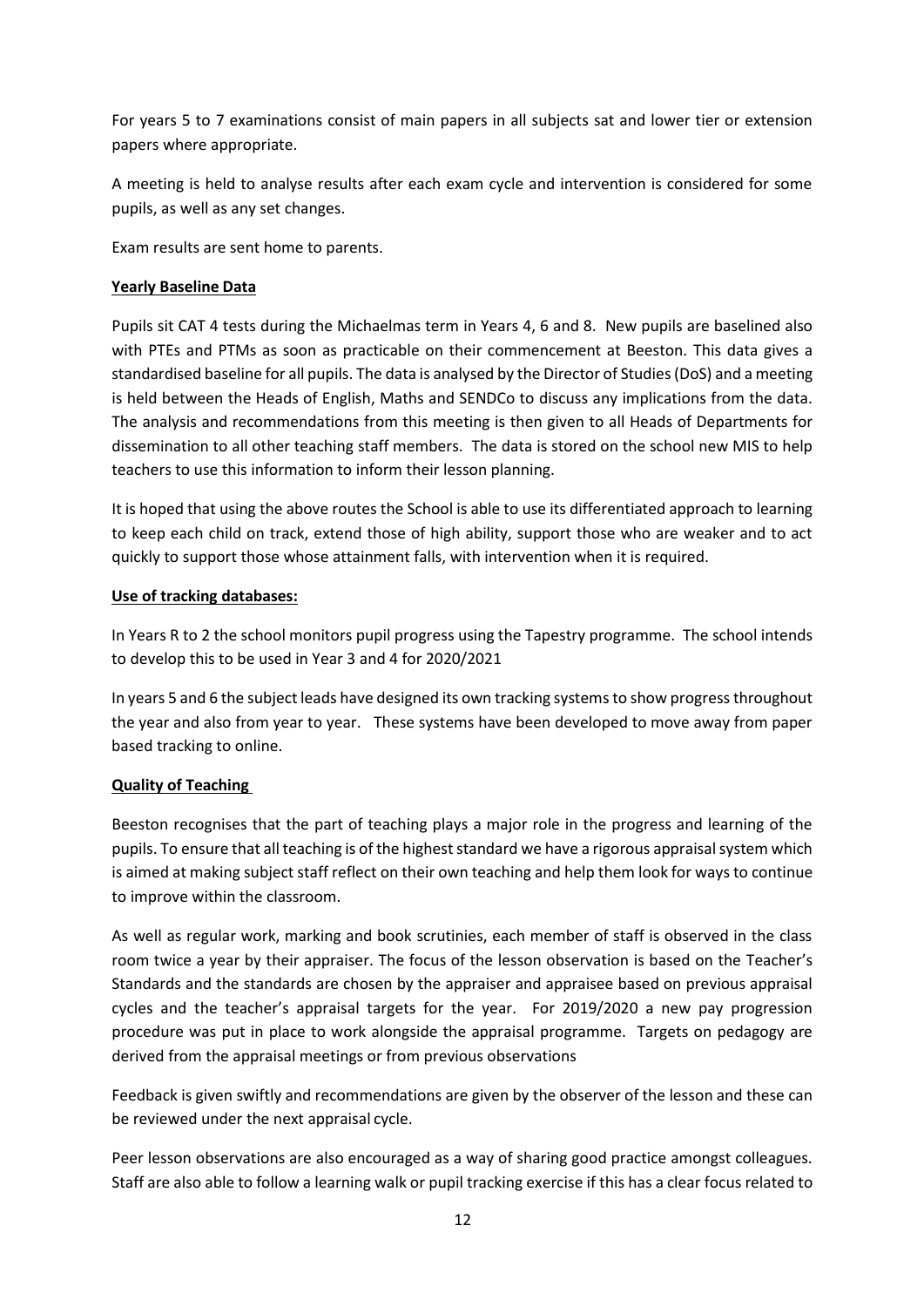their appraisal targets. In 2019/2020 a new drop in scheme was piloted to allow staff to share good practice and improve staff wellbeing.

In service training is offered throughout the year with previous whole staff InSeTs being:

- Differentiation in the Classroom
- Starters and Plenaries
- Improving Pupil Feedback
- Working with EAL students
- Wellbeing for pupils and Staff
- Use of RULER Programme for Emotional Intelligence
- Implementation of metacognition strategies and retrieval practice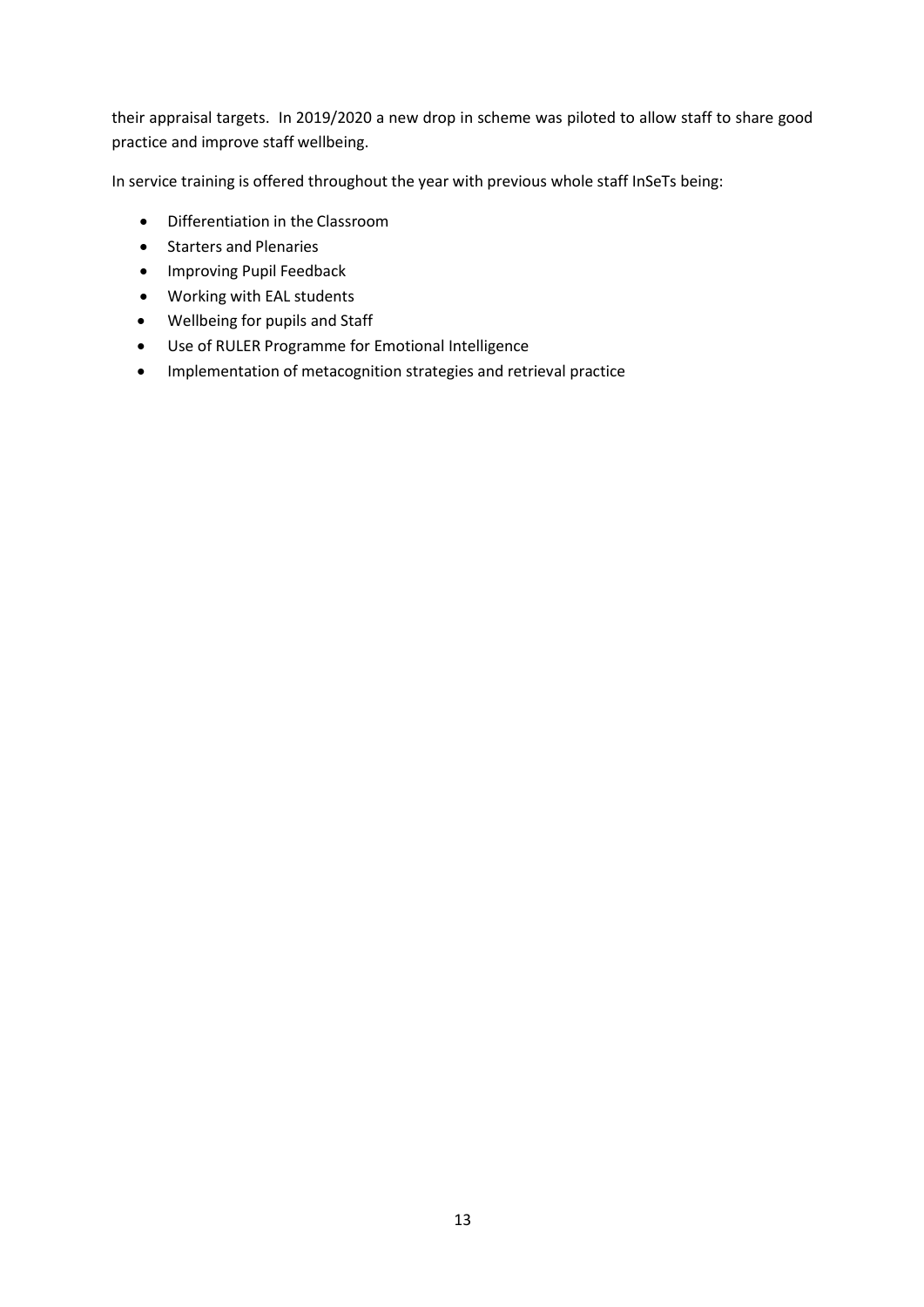## **Specialist Provision**

Beeston Hall School prides itself on making the curriculum accessible to all pupils, no matter their abilities or difficulties.

#### **The SEND Department**

About 23% of the children at Beeston are on the Additional Needs Register. This is a list of children who have diagnosed, and undiagnosed but suspected, specific learning difficulties. The SENDCo prepares detailed files listing each child's difficulties incorporating suggestions as to how the class teacher can ensure the child is accessing the curriculum.

Some children receive one-to-one lessons to tackle their difficulties. These are timetabled by the SENDCo to allow staff to make provision if the child is missing their academic lesson. Teaching Assistants and Learning Support staff are also available to support in the classroom where their deployment is determined by the class teacher.

Referral to the SENDCo for a child to be assessed comes from teachers or the parents. If a member of staff has concerns about a child then this is discussed with the SENDCo and in the Pastoral Meeting. Information is collated by the tutor who will then approach the parents and a formal referral made to the SENDCo and Learning Support Department for the relevant assessment. The SENDCo will then make contact with the parents and discuss the way forward.

At present the school has three children with Education Care and Health Plans through Norfolk County Council.

## **Able, Gifted and Talented Children**

- Able and Gifted pupils are those with strong intellectual and academic abilities.
- Talented pupils excel in specific areas, for example: Music, Art, Design, Drama, Dance or Sport.

In line with the school's ethos of inclusion, rewarding effort and promoting confidence, Beeston aims to offer as wide an experience of teaching and learning to as many pupils as possible. Therefore, the narrow bands of extra provision more usually associated with AGT are extended at every opportunity. Within this, also, is the belief that children learn in many different ways, and the capacity to solve problems, work in teams, deploy good communication skills and show flexibility lie at the heart of educational provision which is necessary for good foundations for the future.

Activities devoted to helping children follow passions in order to promote self-directed learning, independence and confidence are offered while recognizing the fact that AGT children can emerge late in the school career and talents can be fostered in surprising ways, for example, spatial skills through the use of Airfix models, or knowledge of geology through surfing.

Each department suggests children for our Gifted and Talented Register. A programme of lectures, trips and other activities are put in place by the Heads of Department to ensure that as well as differentiation within the classroom, we are extending their knowledge beyond that of the curriculum. These have included:

• (Outside) Lectures by Senior School staff on History, Art, Mathematics and Classics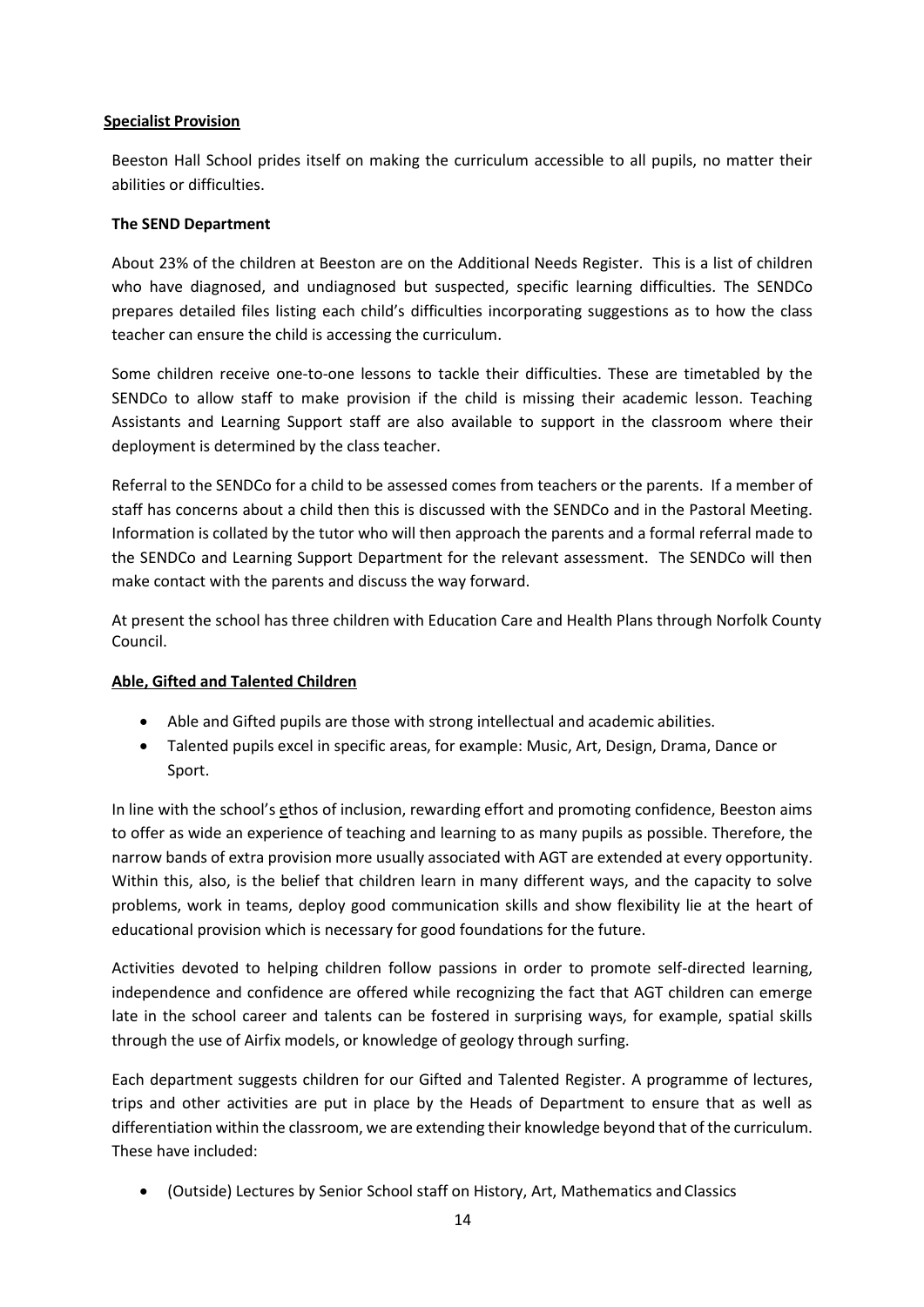- STEM days
- Oundle School Science Day
- Norwich School Maths Challenge
- Rotary Young Musician Competition
- Uppingham On the Buzzer
- Historical visits and competitions, visiting lecturers
- Gresham's Language Detective Day (Year 7)
- Attended match day coaching clinic at Premiership rugby club
- Watched live international rugby and met international players in Q&A session

Beeston Hall School tests all children in Verbal and Non-Verbal reasoning annually. There are standardised scores and can be used to identify Gifted children (top 5% of the National ability range.) The children are placed on the school's Able, Gifted and Talented (A, G+T) register by the Director of Studies at the end of the Michaelmas Term. Able children are identified by teaching staff and added to the A, G+T list in the Lent term. These are children who are achieving, or have the ability to achieve, at a level significantly higher than his or her peer group at school.

Talented children in Sport and the Arts are identified by the Directors of Sport, Music and the Heads of Theatre Studies, Art and DT. The children are then added to the A, G+T register in the Lent term.

The A, G+T register is reviewed by the Heads of Subject every Lent term. Children are listed by subject, although Gifted pupils are present for all subjects. The list for internal use and reference only. A child may enter or leave the list at any of the review points during their school career.

It is expected that all staff are aware of the A, G+T list and of those pupils whom they teach, that are on the list so they can adjust their teaching and differentiate accordingly.

At Beeston Hall we always expect high standards of attainment for all our pupils. Differentiation is part of everyday planning by the class teacher. Extension tasks are provided by teaching staff and these aim to help the pupils think more deeply about the topics under study, rather than 'more of the same'.

Children on the A, G+T register may also be involved in many other activities run to help extend their learning beyond the constraints of the 13+ ISEB curriculum. These include the following:

## Able and Gifted:

After Supper Clubs:

- 'Outside the box' lateral thinking club
- Debating
- Astronomy
- German and Italian language teaching.
- Chess
- Bridge
- Science Fair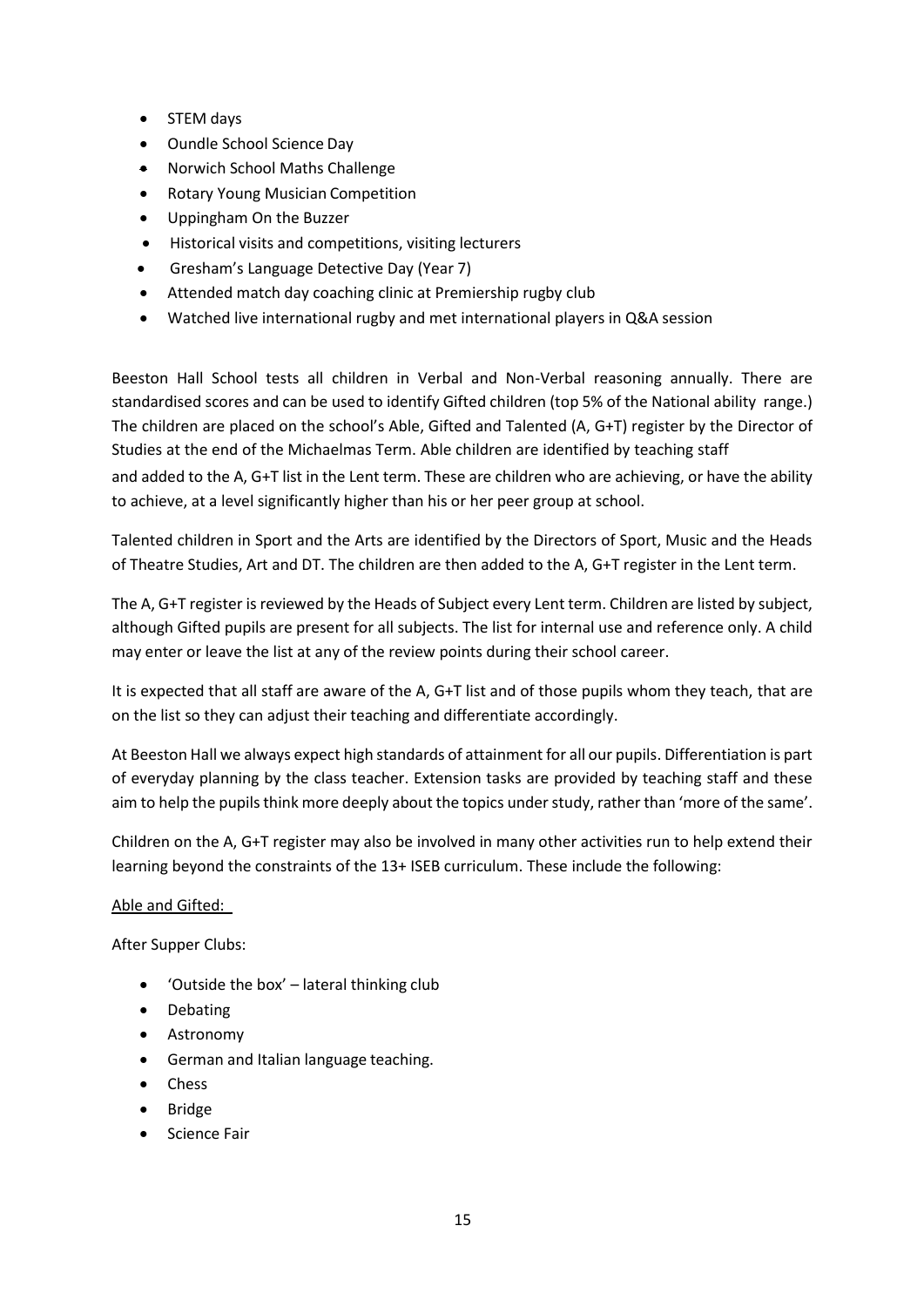Competitions: (Some didn't take place in 2020-2021)

- Langley History Heroes
- Townsend Warner History (4 children from Y6-Y8 made it through to Round 2)
- Oundle Science Day
- Uppingham on the Buzzer Quiz
- Norwich School Maths Challenge
- Linguabat
- Gresham's Language Detective Day
- Oundle High Fliers
- Linguatrivia Competition (Year 7)
- Royal Geographical Society Young Geographer of the Year competition

#### Lectures:

- Sustainable Farming
- Black Lives Matter
- Swimming the Channel motivation and resilience.

#### Talented:

#### Music:

- Music theory classes
- Music scholars classes
- Music groups
- Concert performances
- ABRSM and Trinity examinations
- Massed instrumental days at Senior schools
- Music workshops

#### Sport:

- Selective Sports teams
- Sports tournaments in all major and some minorsports
- Specialist coaches
- Visiting coaches for master classes
- permission to attend external club training
- wide range of 'minor' sports: Squash, Fencing, MMA, Ballet, horse riding
- match day coaching clinic at Premiership rugby club with academy coaches
- provided additional reading material and advice to rugby/sports scholars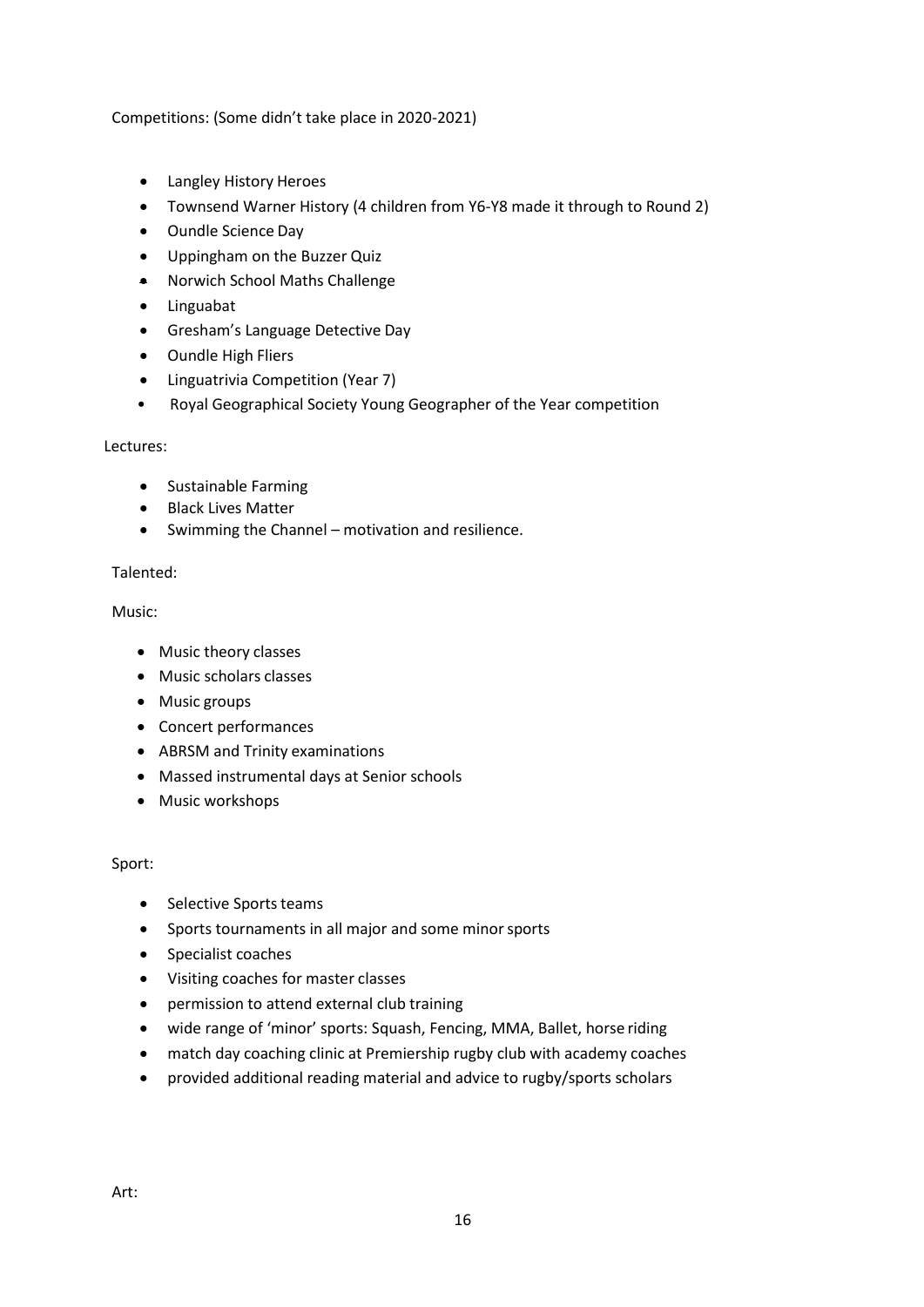- Dedicated Art scholars area
- Art scholars sessions
- Gallery visits and visiting artists

Theatre Studies:

- •Drama Scholars sessions
- •regular plays and auditions
- •Tour of Senior play
- •Whole School Performance of a musical Michaelmas Term
- •LAMDA lessons and examinations

Pupils on the A, G+T register would be considered for scholarships to their future senior school and prepared as such by staff. The requirements for scholarships to senior schools varies greatly and a final decision as to whether a scholarship is to be attempted is made at the end of the Summer Term of Year 7 in conjunction with the Director of Studies, relevant staff, pupil and parents.

Throughout the school year the progress of the A, G+T pupils are monitored by the Director of Studies and the relevant teaching staff. Pupils who show a lack of effort or attainment are highlighted at the Senior Pastoral Leaders meeting and actions put in place to support the pupil. These actions are minute-ed and reviewed regularly to ensure the pupil achieves their potential.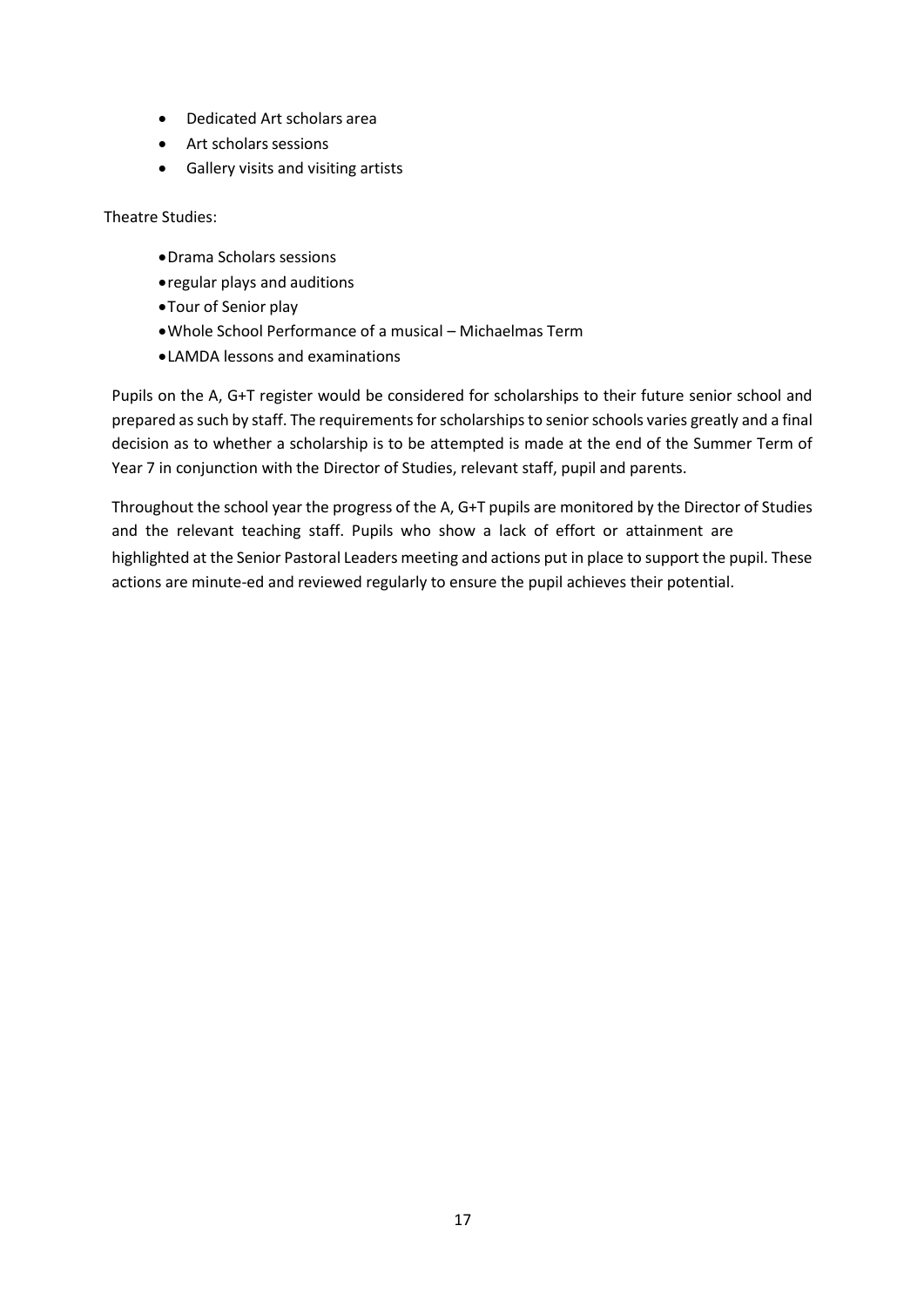#### **English as an Additional Language** (EAL)

Beeston Hall is very lucky in that it attracts children from various countries to come and study. This broadens the horizons of our English pupils and helps them to experience, and begin to understand, the differing cultures around the world. We have had children join us from:

- Argentina
- France
- Spain
- Belgium
- Portugal
- Kazakhstan
- Ukraine
- Japan
- China / Hong Kong
- **Germany**

Most spend less than a year with us. Some come to prepare themselves for life in an English Senior Public School. All follow a full academic and co-curricular programme with their English counterparts. Bilingual dictionaries are made available to them in all academic lessons.

Nicole Williamson, the Head of EAL, oversees the entry and assessment of all pupils who arrive arranges the appropriate programme of lessons to support them with their English and encourages them to work towards internationally acclaimed examinations (CELTA First Certificate).

In subject examinations these children are entitled to 25% extra time and a bilingual dictionary as instructed by the ISEB.

Please also see the Boarding Policy with regards to Emotional Needs of Overseas Boarders.

# **Reviewed by: Paul Leaver and Bob Hammond 1st September 2021**

# **Monitored by: Fred de Falbe 3 rd September 2021**

**Next Review: September 2022**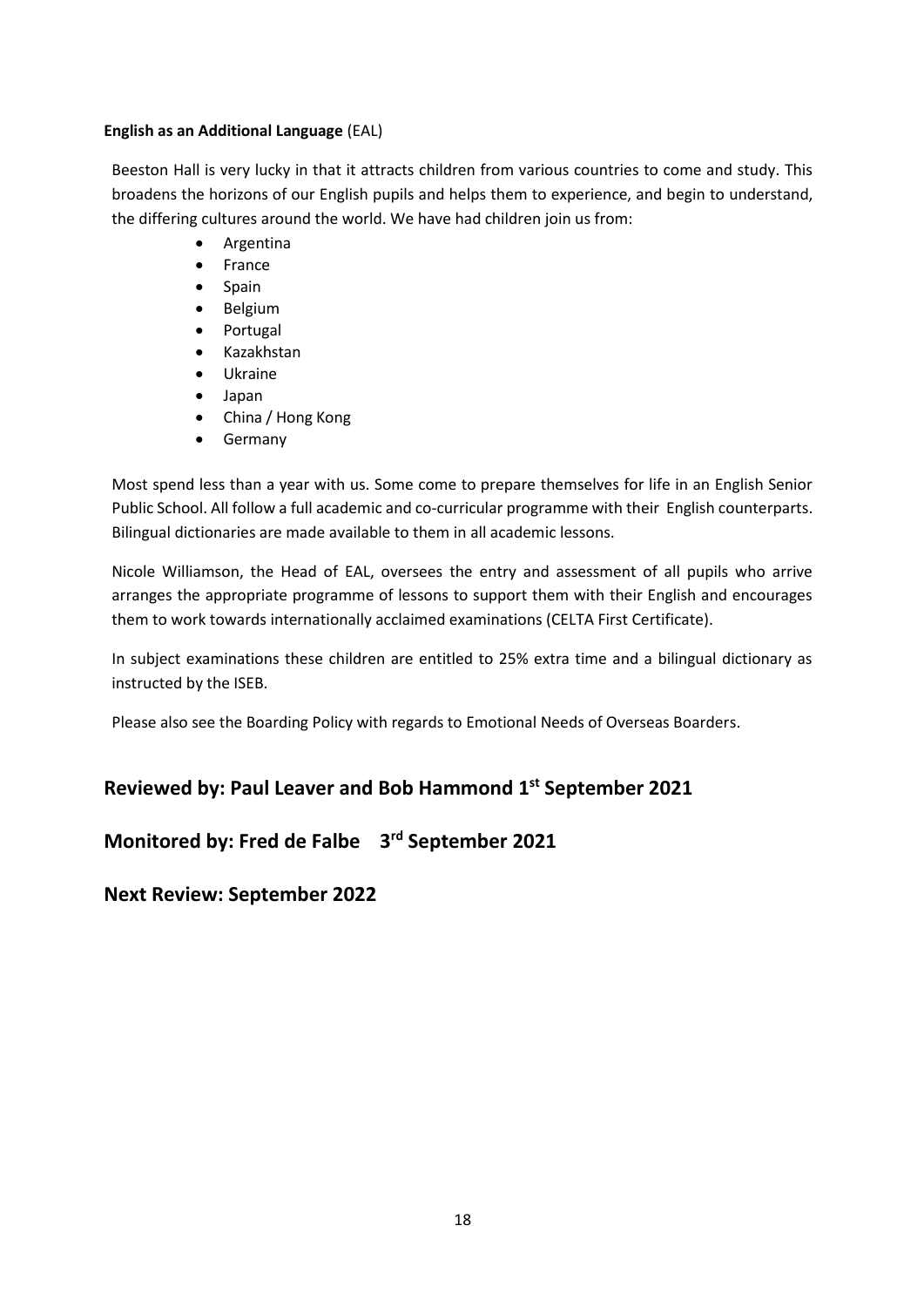# **Appendix A:**

| Subject                    | Yr 8                    | $Yr$ 7         | Yr 6           | Yr <sub>5</sub> | Yr 4                    | Yr <sub>3</sub>         | Yr <sub>2</sub> | Yr1            | Yr R           |
|----------------------------|-------------------------|----------------|----------------|-----------------|-------------------------|-------------------------|-----------------|----------------|----------------|
| English                    | 9                       | 9              | 9              | 10              | 11                      | 10                      | 10              | 10             | 10             |
| Maths                      | 10                      | 10             | 10             | 10              | 11                      | 10                      | 10              | 10             | 10             |
| Sciences                   | 6                       | 6              | 6              | 5               | $\overline{\mathbf{4}}$ | 3                       |                 |                |                |
| French                     | 5                       | 5              | 5              | 5               | $\overline{4}$          | 4                       | $\overline{2}$  | $\overline{2}$ | 4              |
| Latin                      | $\overline{\mathbf{4}}$ | 4              | 4              | $\mathbf{1}$    |                         |                         |                 |                |                |
| <b>PSHE</b>                | $\mathbf{1}$            | $\mathbf 1$    | $\mathbf 1$    | $\mathbf{1}$    | $\overline{2}$          | $\overline{2}$          |                 |                |                |
| <b>RSE</b>                 | 0.5                     | 0.5            | 0.5            | 0.5             |                         |                         |                 |                |                |
| History                    | 3                       | 3              | 3              | 3               | $\overline{2}$          | $\overline{2}$          |                 |                |                |
| Geography                  | 3                       | 3              | $\mathsf{3}$   | 3               | $\overline{2}$          | $\overline{2}$          |                 |                |                |
| Religious<br>Studies       | $\overline{2}$          | $\overline{2}$ | $\overline{2}$ | $\overline{2}$  | $\mathbf{2}$            | $\mathbf{2}$            |                 |                |                |
| Art                        | $\overline{2}$          | $\overline{2}$ | $\overline{2}$ | $\overline{2}$  | $\overline{2}$          | $\overline{2}$          | $\overline{2}$  | $\overline{2}$ | $\overline{2}$ |
| Design<br>Technology       | $\overline{2}$          | $\overline{2}$ | $\overline{2}$ | $\overline{2}$  | $\overline{2}$          | $\overline{2}$          |                 |                |                |
| Music/<br>Drama            | 3                       | 3              | 3              | 3               | 3                       | 3                       | $\overline{2}$  | $\overline{2}$ | $\overline{2}$ |
| Physical<br>Education      | $\mathbf{1}$            | $\mathbf 1$    | $\mathbf{1}$   | $\mathbf 1$     | $\overline{2}$          | $\overline{2}$          | $\overline{2}$  | $\overline{2}$ | $\overline{2}$ |
| Games                      | 12                      | 12             | 12             | 12              | 12                      | 10                      | $\sqrt{2}$      | $\mathbf{2}$   | $\mathbf{2}$   |
| Forest<br>School           |                         |                |                | $1.5\,$         | 1.5                     | $\overline{\mathbf{4}}$ | $\overline{4}$  | $\overline{4}$ | $\overline{4}$ |
| Curriculum<br><b>Topic</b> |                         |                |                |                 |                         |                         | 8               | 8              | 8              |
| Reasoning                  |                         |                |                | $\overline{2}$  | $\overline{2}$          | $\overline{2}$          |                 |                |                |
| Tutorial                   |                         |                |                |                 | $\overline{2}$          | $\overline{2}$          |                 |                |                |
| Assembly                   | $\overline{2}$          | $\overline{2}$ | $\mathbf{2}$   | $\overline{2}$  |                         |                         |                 |                |                |
| Total:                     | 65                      | 65             | 65             | 65              | 65                      | 60                      | 60              | 60             | 60             |

# Break down of Timetable Allocations by Subject on a two weekly cycle:

Each lesson is 55 minutes long.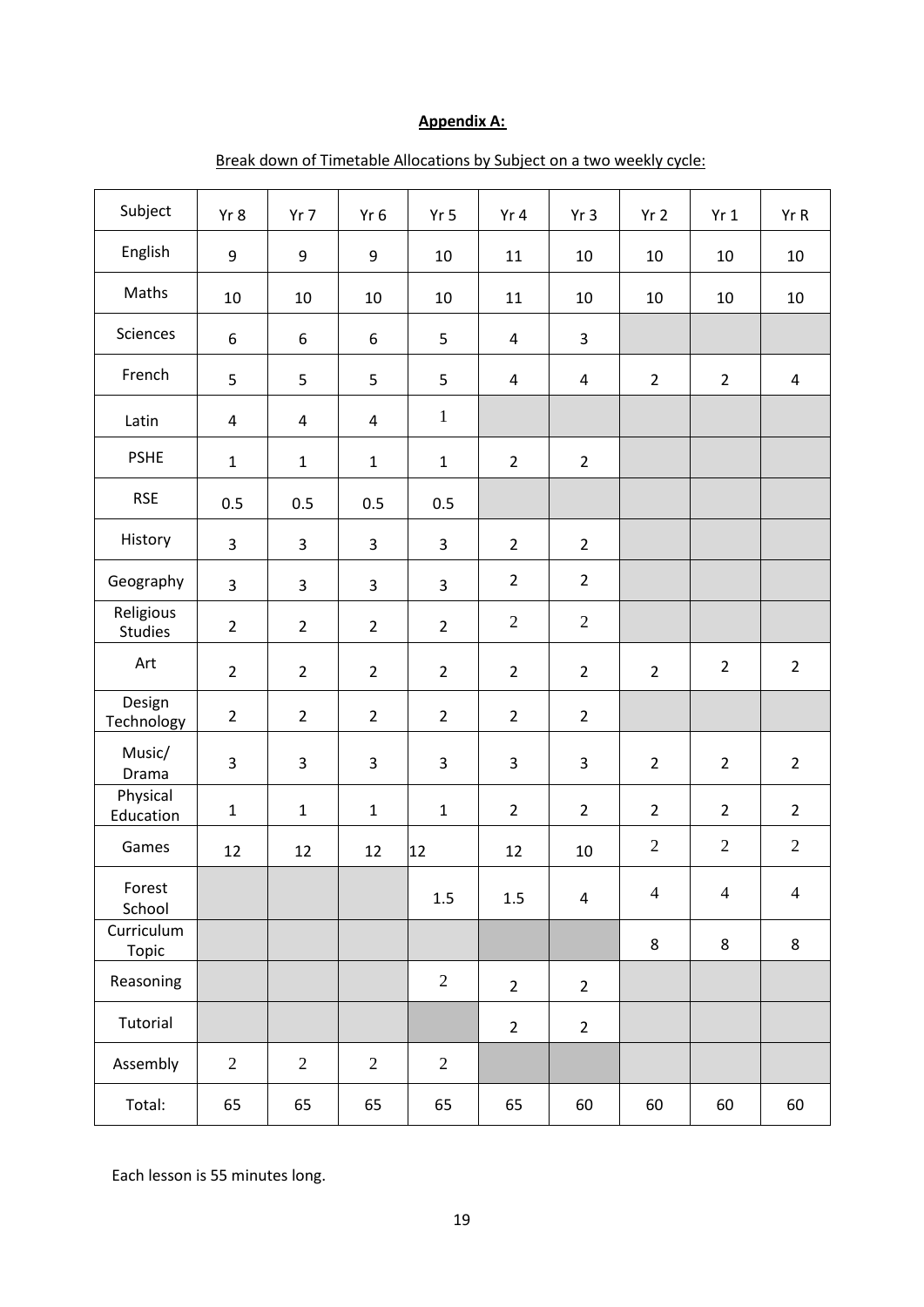The pre-prep is much more flexible in its use of time and won't necessarily stick to the Prep School bells.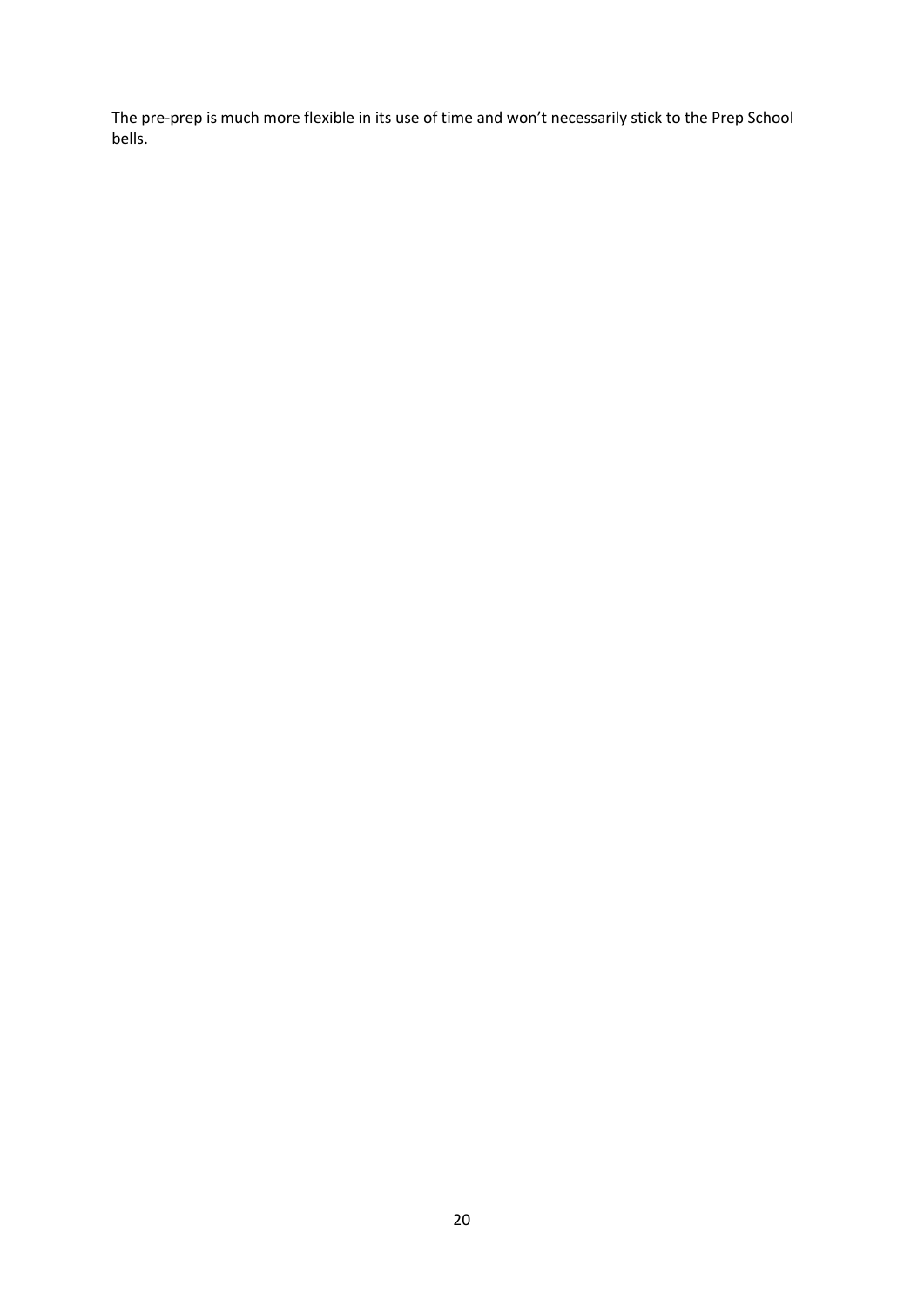# **Appendix B:**

# Selection of Activities for Juniors (Years 3→5) from 1700→1745

- Dance
- Junior Hockey
- Library Club
- Music Practice
- Scuba
- Shooting
- Rock groups
- Badminton
- Book Club
- Pottery
- Swimming
- Skiing Race Training
- Yoga
- Lego
- Maths Clinic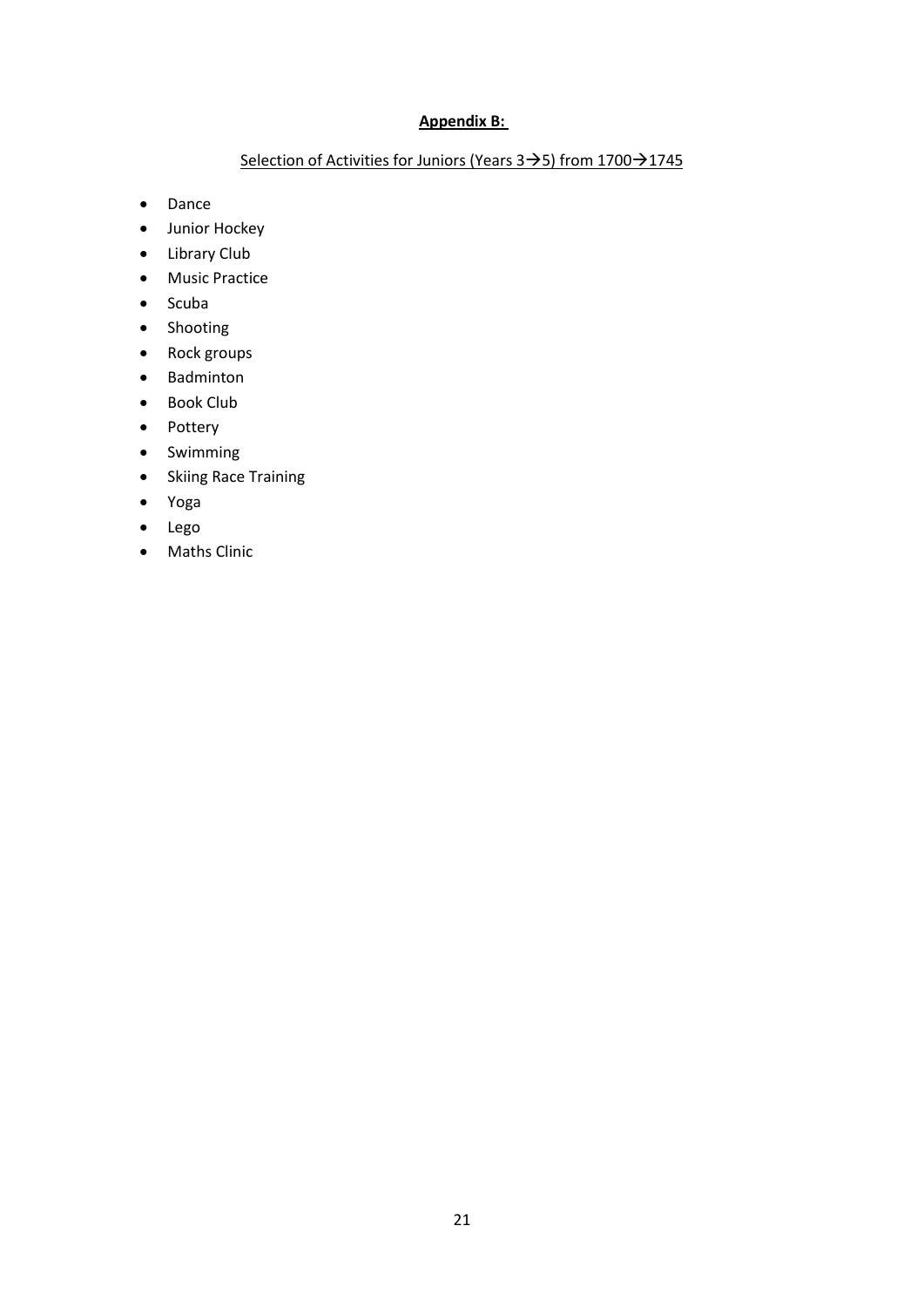# **Appendix C:**

# Activities for After Supper.

- Basketball
- Chess and Board Games
- Circuit Training
- Dance
- Scuba
- Girls Hockey
- Pottery
- Rugby 7's
- Shooting
- Cricket
- Football
- Book Club
- Netball
- Rock Group
- Yoga
- Film Society
- Lego
- Roller Skating
- Skiing Race Training
- Year 6 Duologues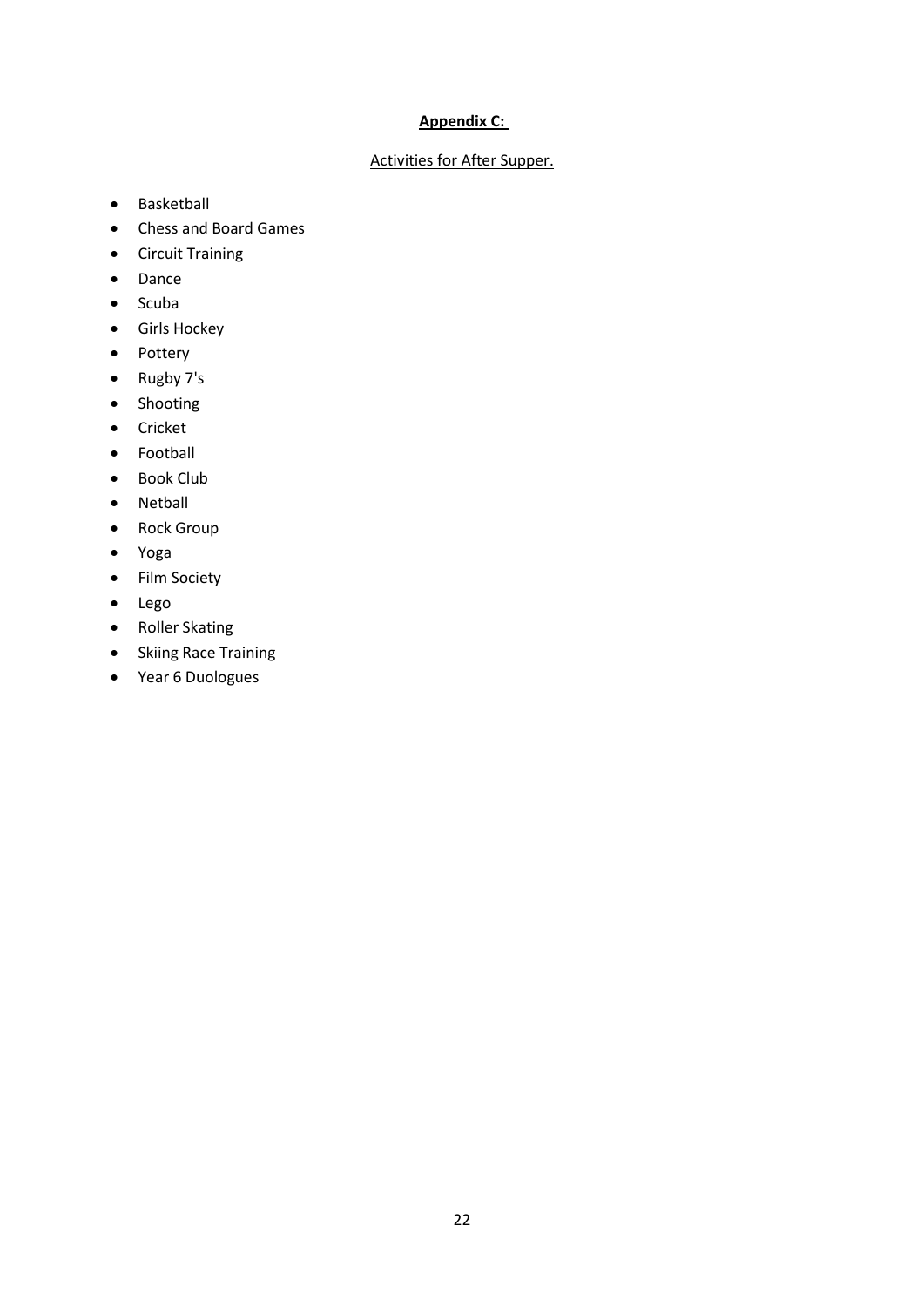## **Appendix D:**

## Musical Groups and Ensembles.

- String ensemble
- Fiddlesticks (junior Strings)
- Brass Ensemble
- Guitar Ensemble
- Samba Band
- Percussion ensemble
- Concert Band
- Beeston Singers
- Chapel Choir
- Music Scholars (Musical futures)
- Music Theory
- Pre-prep choir (Musical Munchkins)
- Glee Choir